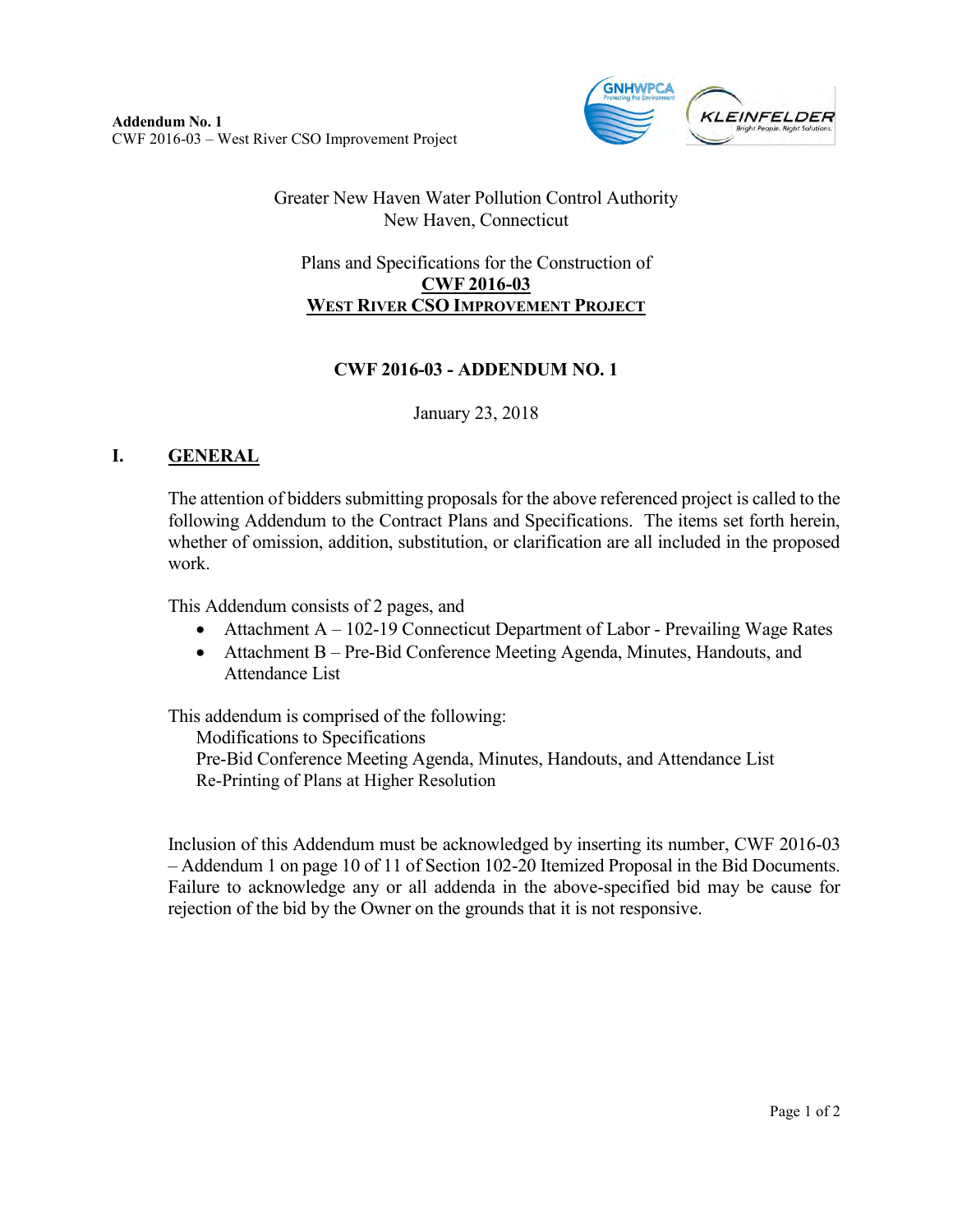

#### **II. MODIFICATIONS TO SPECIFICATIONS**

#### A. **Section 102-16B - Modifications to the GNHWPCA Technical Specifications**

a. Add Section 60.S Modification to **Item 969** "**Engineer's Field Office**", **INSERT** the following:

#### **60.S Modification to Item 969 "Engineer's Field Office":**

The following modifications are made to Item 969 of the Standard Specifications:

Under the "Materials" heading, of this Item: **Delete** the Digital Camera section from the "1. General Requirements for all Engineers' Offices" list.

Under the "Construction Details" heading, of this Item: To the end of the last paragraph under "General Requirements", **Add** the following:

"All included MATERIALS are property of the Contractor, and shall be removed upon completion of the work."

### B. **Section 102-19 – Connecticut Department of Labor (CT DOL) - Prevailing Wage Rates**

- a. A copy of the CT DOL Prevailing Wage Rates for the Project has been included as **Attachment A**.
- b. The bidder should utilize the CT DOL Prevailing Wages Rates as well as the Federal Davis Bacon Wage Rates when developing the Itemized Proposal for the Project.

## **III. PRE-BID CONFERENCE MEETING AGENDA, MINUTES, HANDOUTS, AND ATTENDANCE LIST –** See **Attachment B**

#### **IV. RE-PRINTING OF PLANS AT HIGHER RESOLUTION**

Higher resolution prints of the Plans obtained with the bid package are being forwarded to all prospective bidders/plan holders. An electronic copy of the plans is available at:

<https://kleinfelder.filetransfers.net/downloadPublic/21cxonq98jzvq8s/h5sorfeope5jike>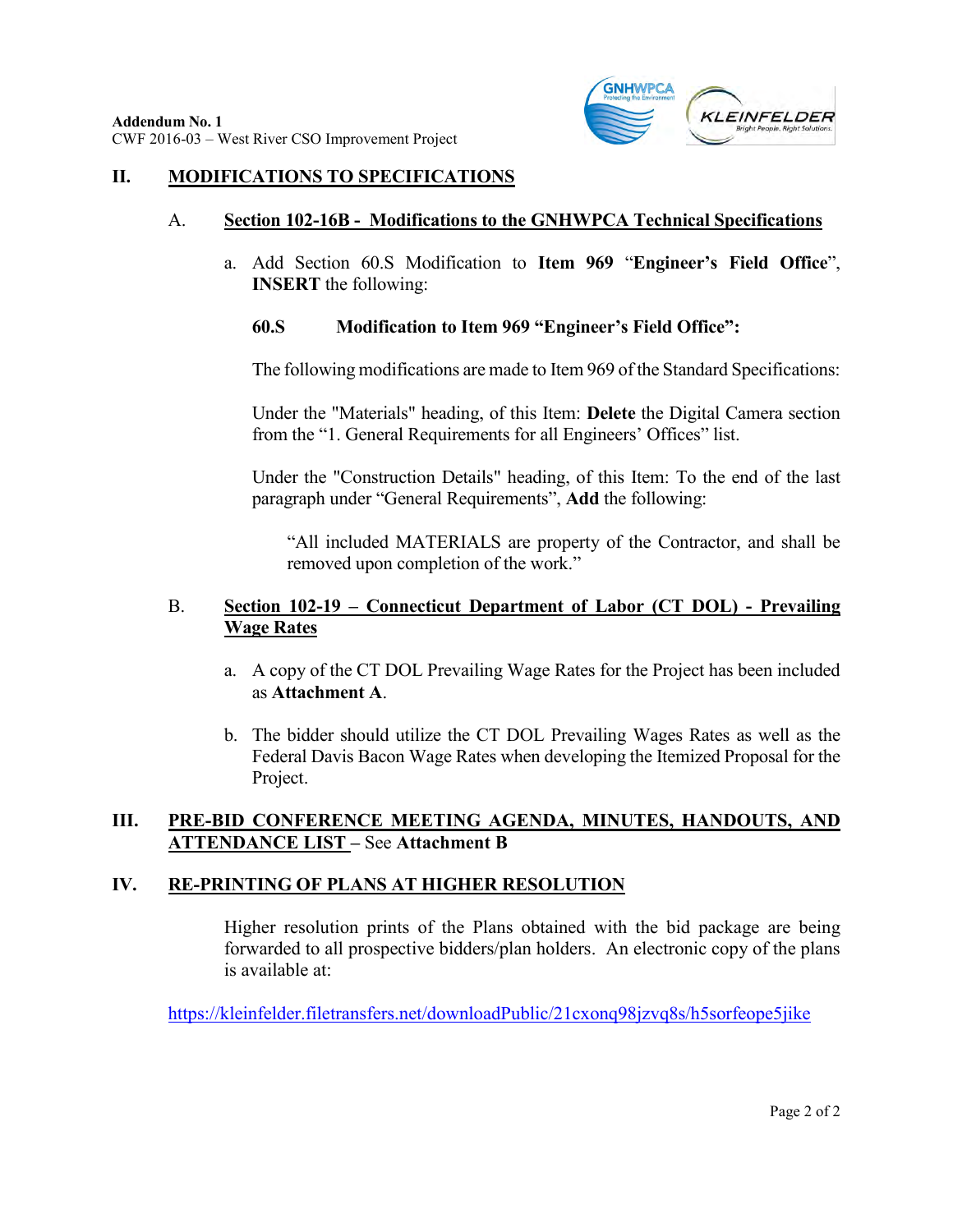Attachment A *Section 102-19 - Connecticut Department of Labor (CT DOL) Prevailing Wage Rates*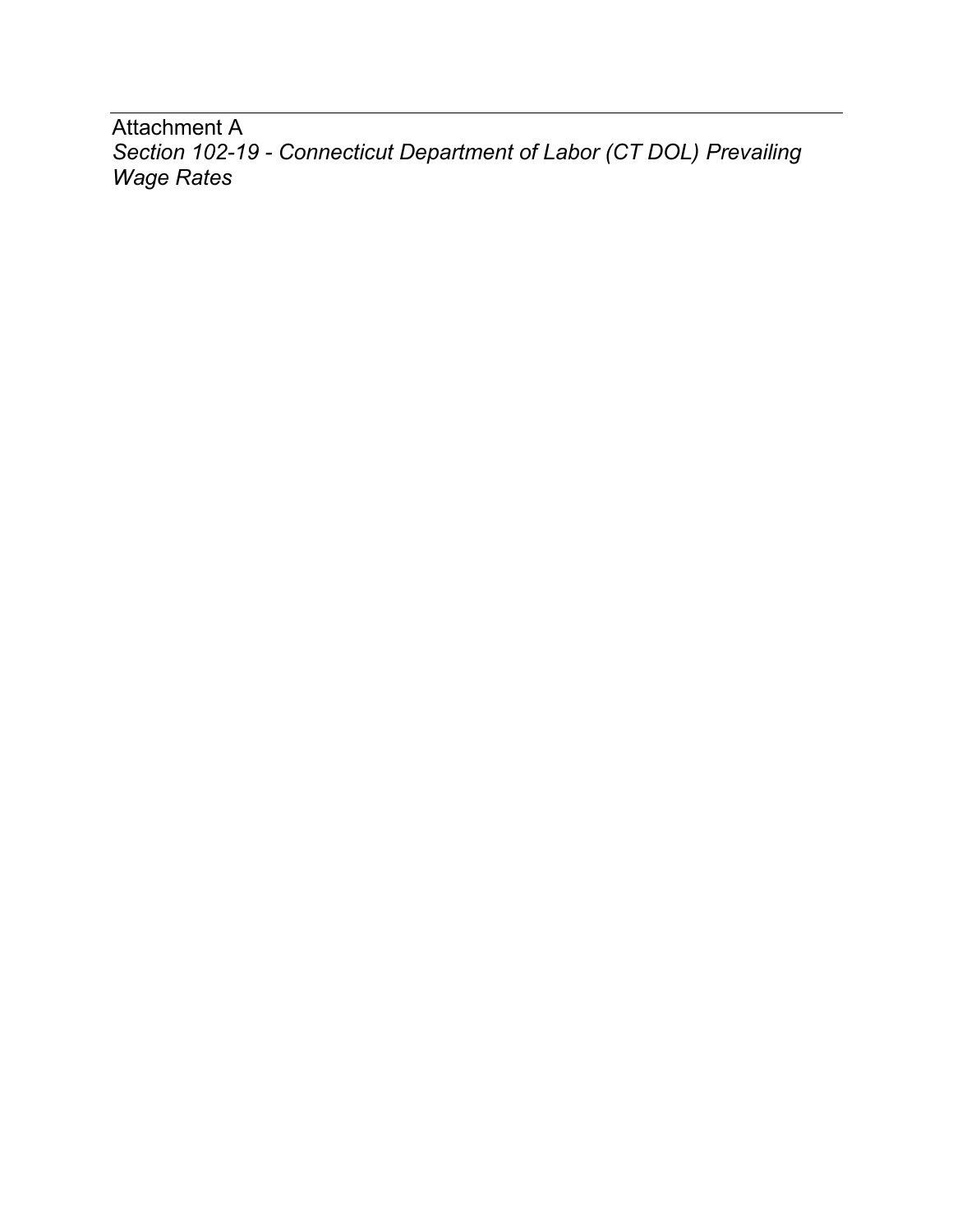# **Section 102-19 Wage Rates**

(State of Connecticut Wage Rates apply to this Project) Section 102-19 Wage Rates<br>
(State of Connecticut Wage Rates apply to the<br>
(The higher of the CT State or Federal Wage l

(The higher of the CT State or Federal Wage Rates apply)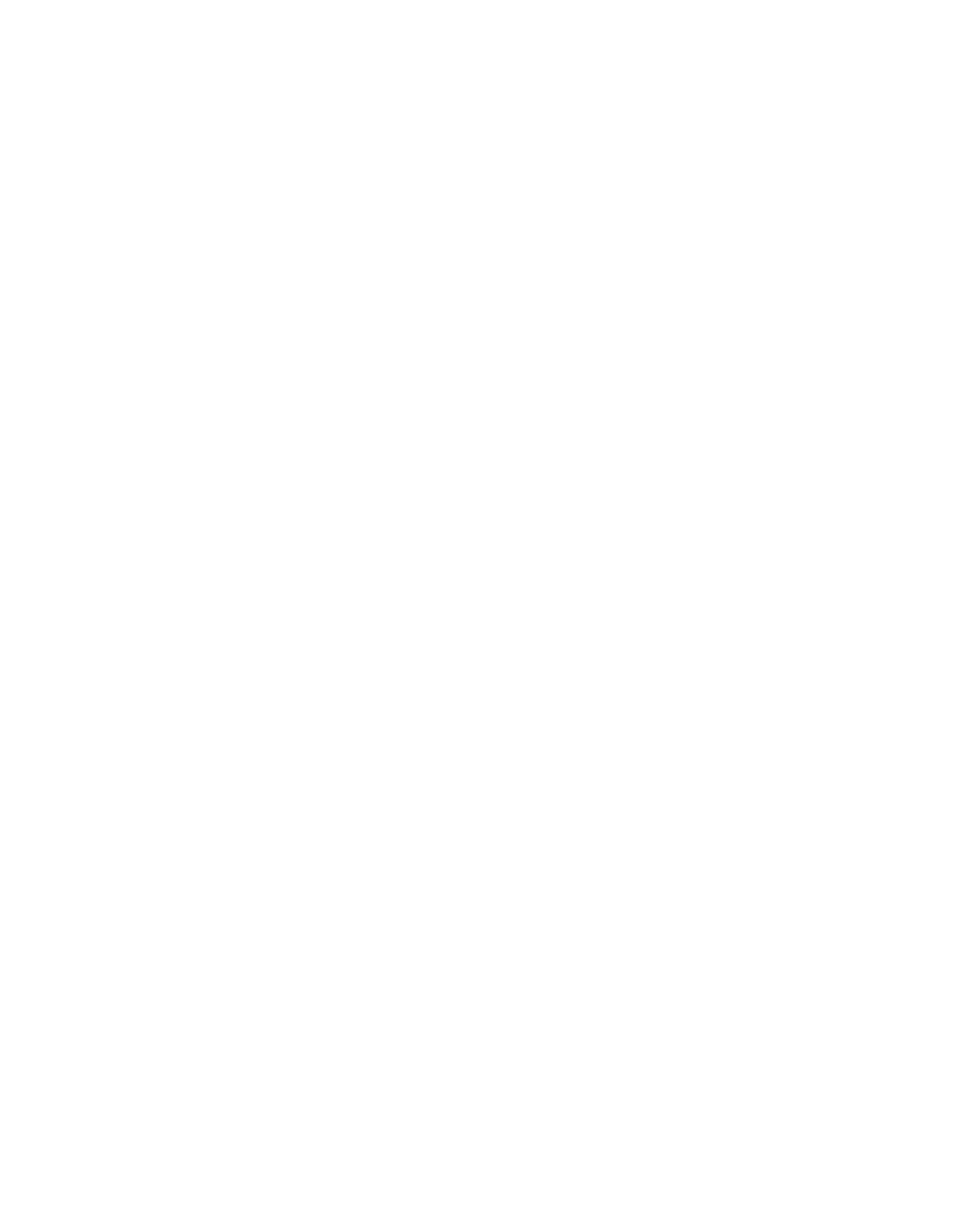| ID#: H 24229                                                    | <b>Connecticut Department of Labor</b><br><b>Wage and Workplace Standards Division</b>                                                                                                                                                                                                                                                                                                                                                                                                                                                         |                 |
|-----------------------------------------------------------------|------------------------------------------------------------------------------------------------------------------------------------------------------------------------------------------------------------------------------------------------------------------------------------------------------------------------------------------------------------------------------------------------------------------------------------------------------------------------------------------------------------------------------------------------|-----------------|
|                                                                 | By virtue of the authority vested in the Labor Commissioner under provisions of Section 31-53 of the<br>General Statutes of Connecticut, as amended, the following are declared to be the prevailing rates and<br>welfare payments and will apply only where the contract is advertised for bid within 20 days of the date<br>on which the rates are established. Any contractor or subcontractor not obligated by agreement to pay to<br>the welfare and pension fund shall pay this amount to each employee as part of his/her hourly wages. |                 |
| Project Number: CWF 2016-03                                     | Project Town: New Haven                                                                                                                                                                                                                                                                                                                                                                                                                                                                                                                        |                 |
| <b>FAP Number:</b>                                              | <b>State Number:</b>                                                                                                                                                                                                                                                                                                                                                                                                                                                                                                                           |                 |
| Project: West River CSO Improvement                             |                                                                                                                                                                                                                                                                                                                                                                                                                                                                                                                                                |                 |
| <b>CLASSIFICATION</b>                                           | <b>Hourly Rate</b>                                                                                                                                                                                                                                                                                                                                                                                                                                                                                                                             | <b>Benefits</b> |
| 01) Asbestos/Toxic Waste Removal Laborers: Asbestos removal and | encapsulation (except its removal from mechanical systems which are not to be<br>scrapped), toxic waste removers, blasters. ** See Laborers Group 5 and 7**                                                                                                                                                                                                                                                                                                                                                                                    |                 |
|                                                                 |                                                                                                                                                                                                                                                                                                                                                                                                                                                                                                                                                |                 |

| 1a) Bricklayer, Cement Masons, Cement Finishers, Plasterers, Stone Masons | 33.48 | 30.21 |  |
|---------------------------------------------------------------------------|-------|-------|--|
|                                                                           |       |       |  |
|                                                                           |       |       |  |

2) Carpenters, Piledrivermen 32.60 25.34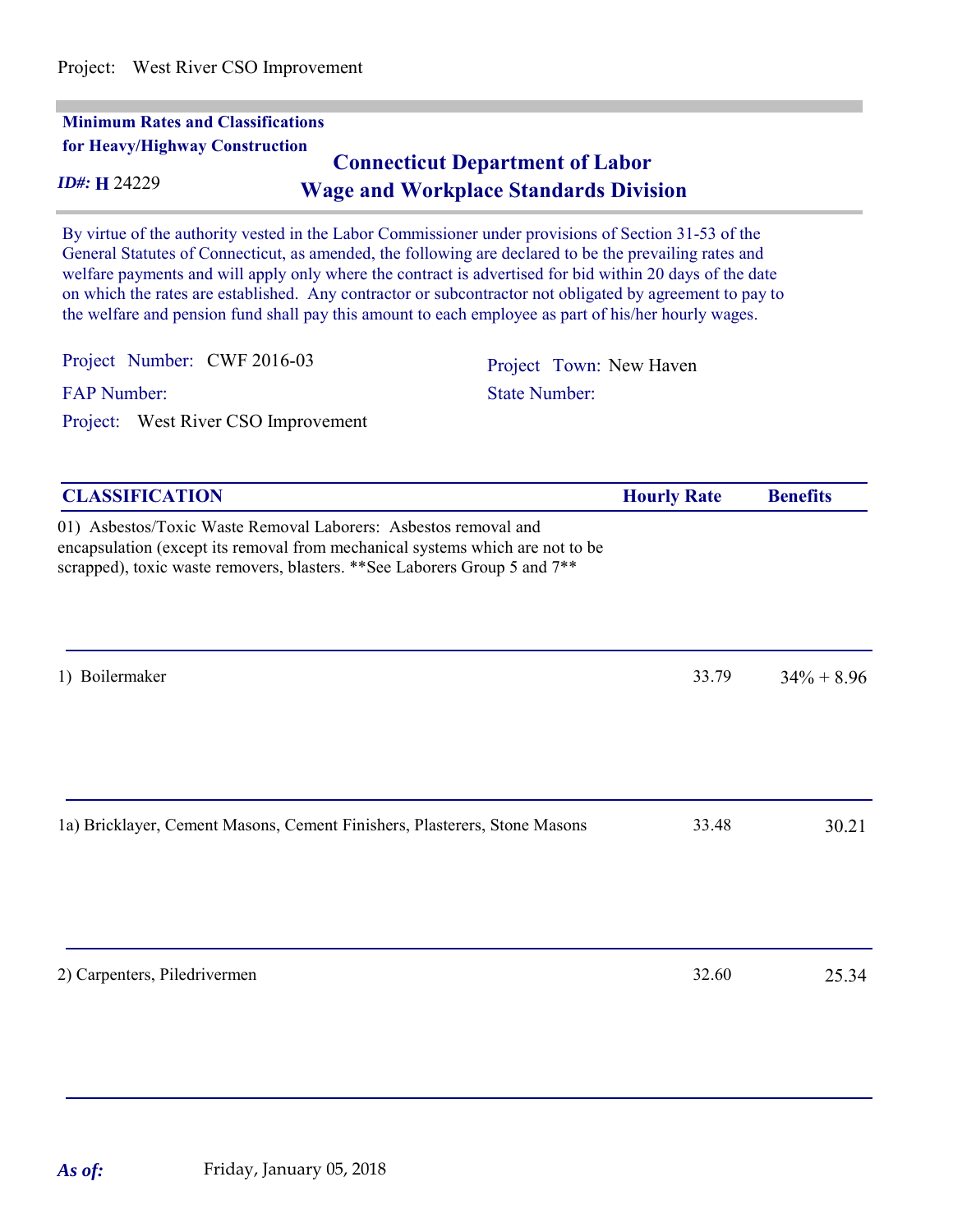| 1.0<br>$\ldots$                                                                          |       |       |
|------------------------------------------------------------------------------------------|-------|-------|
| 2a) Diver Tenders                                                                        | 32.60 | 25.34 |
|                                                                                          |       |       |
| 3) Divers                                                                                | 41.06 | 25.34 |
|                                                                                          |       |       |
| 03a) Millwrights                                                                         | 33.14 | 25.74 |
|                                                                                          |       |       |
| 4) Painters: (Bridge Construction) Brush, Roller, Blasting (Sand, Water, etc.),<br>Spray | 48.55 | 20.45 |
| 4a) Painters: Brush and Roller                                                           | 32.72 | 20.45 |
|                                                                                          |       |       |
| 4b) Painters: Spray Only                                                                 | 35.72 | 20.45 |
|                                                                                          |       |       |
| 4c) Painters: Steel Only                                                                 | 34.72 | 20.45 |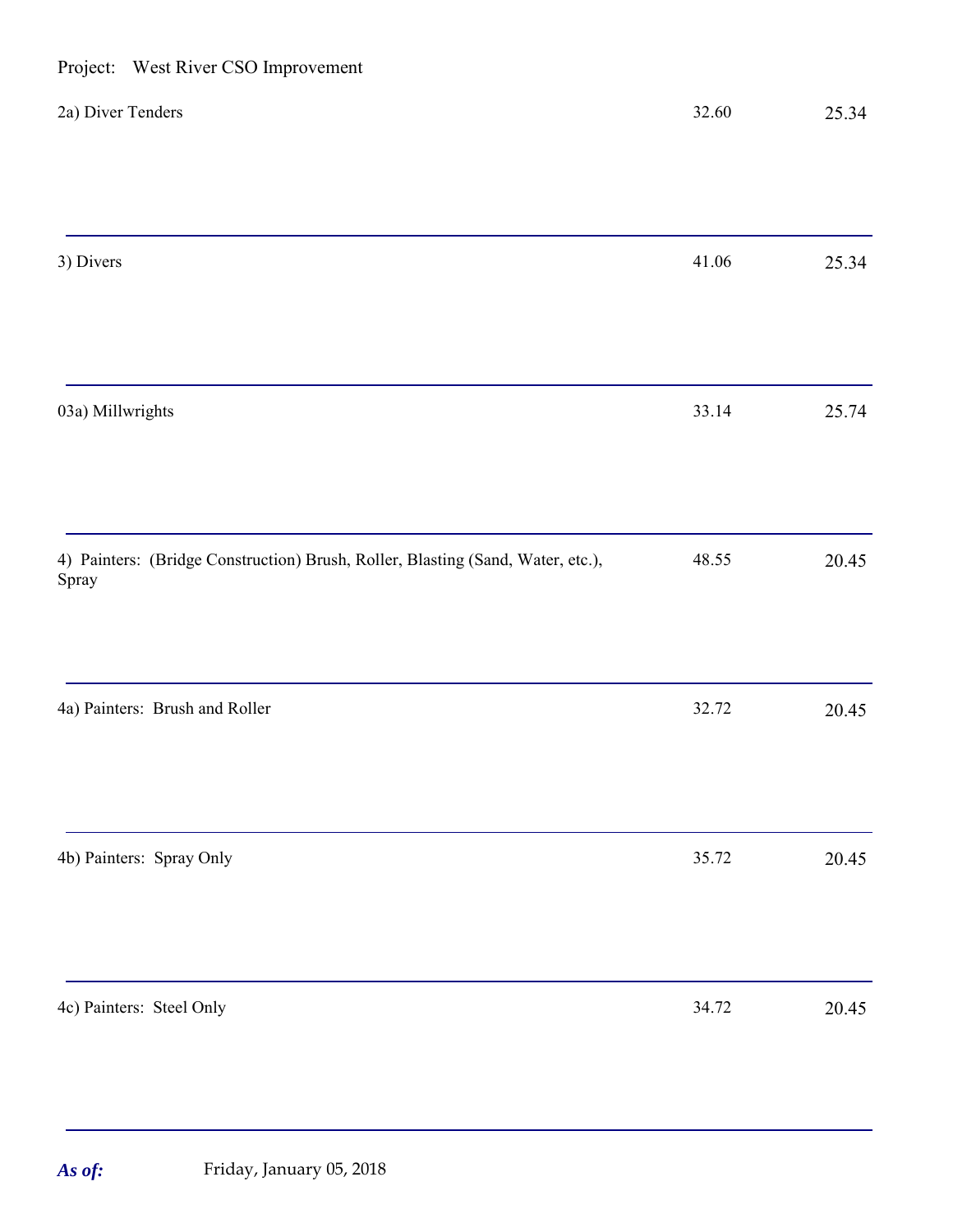| Project: West River CSO Improvement                                                                                                                                                                  |       |                                |
|------------------------------------------------------------------------------------------------------------------------------------------------------------------------------------------------------|-------|--------------------------------|
| 4d) Painters: Blast and Spray                                                                                                                                                                        | 35.72 | 20.45                          |
|                                                                                                                                                                                                      |       |                                |
| 4e) Painters: Tanks, Tower and Swing                                                                                                                                                                 | 34.72 | 20.45                          |
|                                                                                                                                                                                                      |       |                                |
| 5) Electrician (Trade License required: E-1,2 L-5,6 C-5,6 T-1,2 L-1,2 V-<br>1,2,7,8,9                                                                                                                | 37.50 | $26.31 + 3\%$ of<br>gross wage |
|                                                                                                                                                                                                      |       |                                |
| 6) Ironworkers: Ornamental, Reinforcing, Structural, and Precast Concrete<br>Erection                                                                                                                | 35.47 | $33.39 + a$                    |
|                                                                                                                                                                                                      |       |                                |
| 7) Plumbers (Trade License required: (P-1,2,6,7,8,9 J-1,2,3,4 SP-1,2) and<br>Pipefitters (Including HVAC Work) (Trade License required: S-1,2,3,4,5,6,7,8<br>B-1,2,3,4 D-1,2,3,4 G-1, G-2, G-8, G-9) | 41.62 | 30.36                          |
| ----LABORERS-----                                                                                                                                                                                    |       |                                |
|                                                                                                                                                                                                      |       |                                |
|                                                                                                                                                                                                      |       |                                |
| 8) Group 1: Laborer (Unskilled), Common or General, acetylene burner,<br>concrete specialist                                                                                                         | 29.25 | 19.50                          |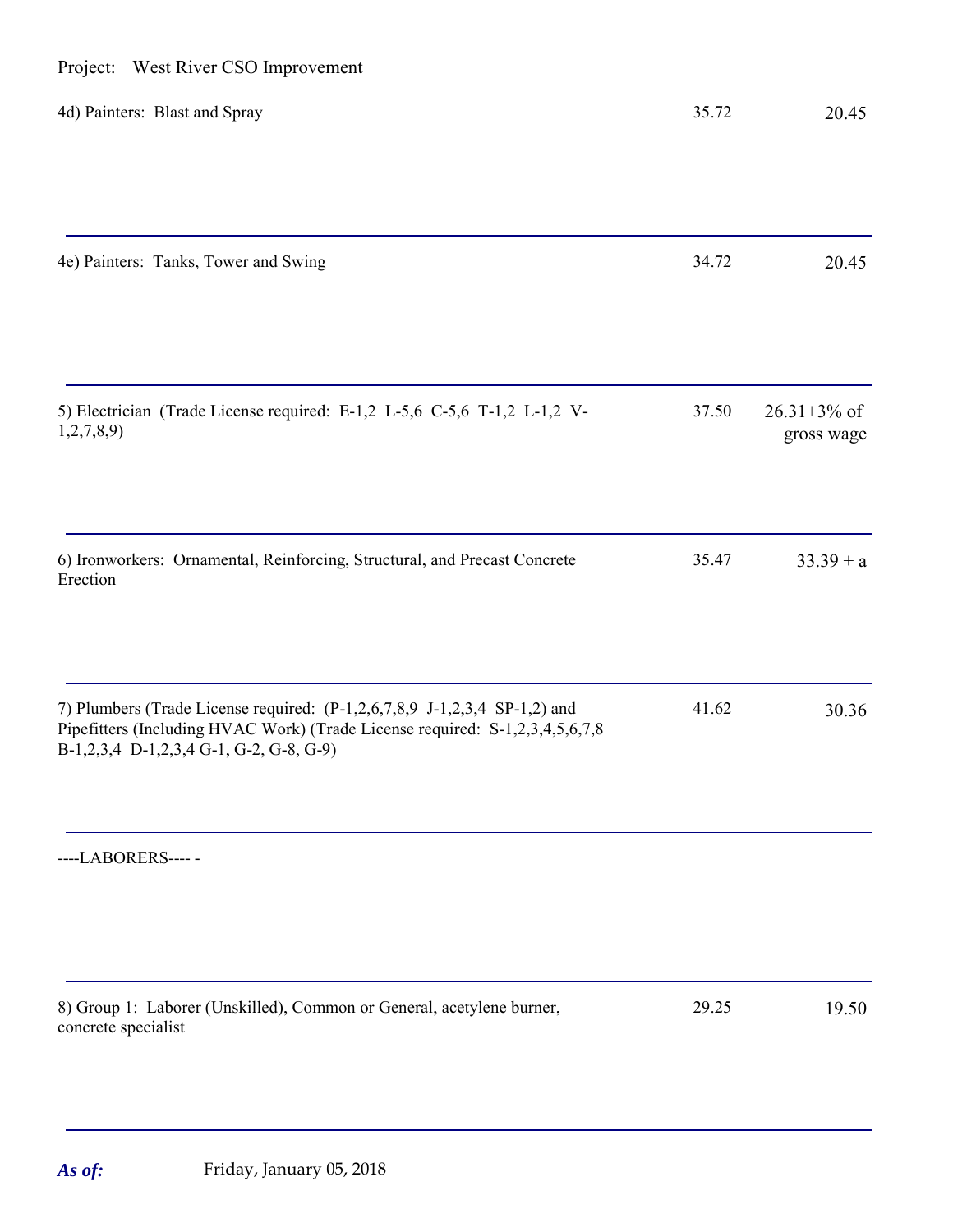| 9) Group 2: Chain saw operators, fence and guard rail erectors, pneumatic tool<br>operators, powdermen                           | 29.50 | 19.50 |
|----------------------------------------------------------------------------------------------------------------------------------|-------|-------|
|                                                                                                                                  |       |       |
| 10) Group 3: Pipelayers                                                                                                          | 29.75 | 19.50 |
| 11) Group 4: Jackhammer/Pavement breaker (handheld); mason tenders                                                               | 29.75 | 19.50 |
| (cement/concrete), catch basin builders, asphalt rakers, air track operators, block<br>paver, curb setter and forklift operators |       |       |
| 12) Group 5: Toxic waste removal (non-mechanical systems)                                                                        | 31.25 | 19.50 |
| 13) Group 6: Blasters                                                                                                            | 31.00 | 19.50 |
| Group 7: Asbestos/lead removal, non-mechanical systems (does not include<br>leaded joint pipe)                                   | 30.25 | 19.50 |
| Group 8: Traffic control signalmen                                                                                               | 16.00 | 19.50 |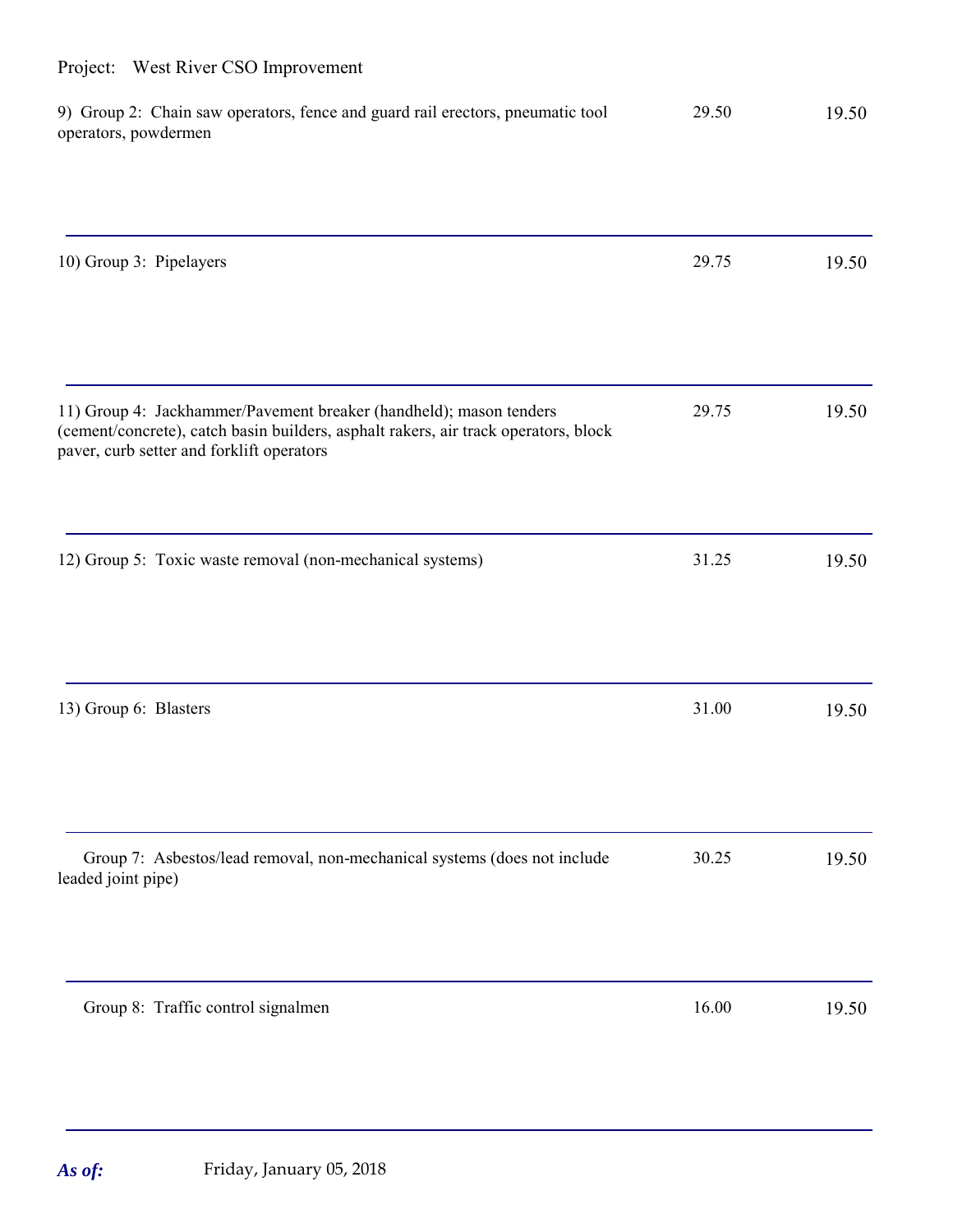| Group 9: Hydraulic Drills                                                                                                                                   | 29.30 | 18.90       |
|-------------------------------------------------------------------------------------------------------------------------------------------------------------|-------|-------------|
|                                                                                                                                                             |       |             |
| ----LABORERS (TUNNEL CONSTRUCTION, FREE AIR). Shield Drive and<br>Liner Plate Tunnels in Free Air.----                                                      |       |             |
| 13a) Miners, Motormen, Mucking Machine Operators, Nozzle Men, Grout Men,<br>Shaft & Tunnel Steel & Rodmen, Shield & Erector, Arm Operator, Cable<br>Tenders | 32.22 | $19.50 + a$ |
| 13b) Brakemen, Trackmen                                                                                                                                     | 31.28 | $19.50 + a$ |
| ----CLEANING, CONCRETE AND CAULKING TUNNEL----                                                                                                              |       |             |
| 14) Concrete Workers, Form Movers, and Strippers                                                                                                            | 31.28 | $19.50 + a$ |
|                                                                                                                                                             |       |             |
| 15) Form Erectors                                                                                                                                           | 31.60 | $19.50 + a$ |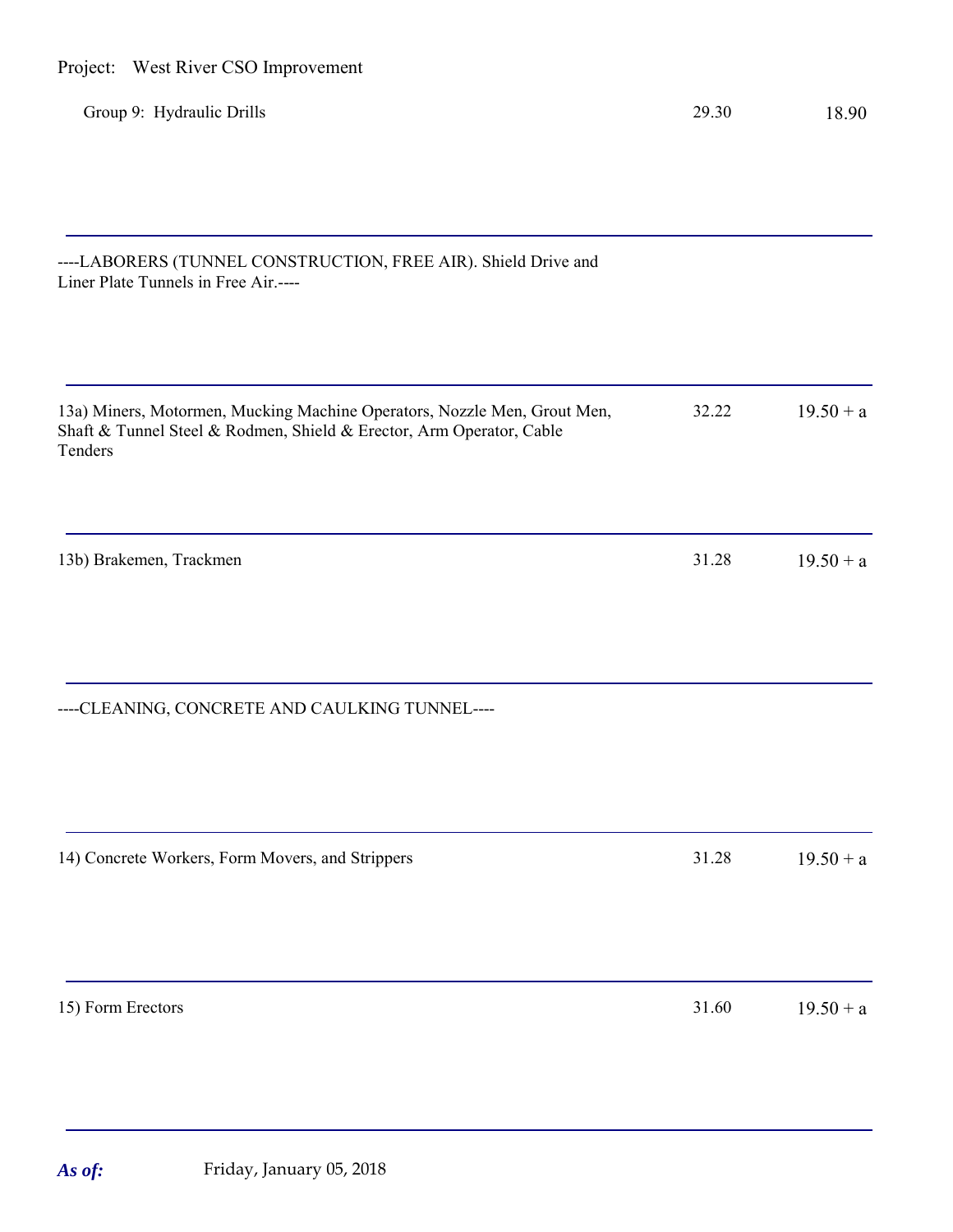## ----ROCK SHAFT LINING, CONCRETE, LINING OF SAME AND TUNNEL IN FREE AIR:----

| 16) Brakemen, Trackmen, Tunnel Laborers, Shaft Laborers                           | 31.28 | $19.50 + a$ |
|-----------------------------------------------------------------------------------|-------|-------------|
|                                                                                   |       |             |
| 17) Laborers Topside, Cage Tenders, Bellman                                       | 31.17 | $19.50 + a$ |
|                                                                                   |       |             |
| 18) Miners                                                                        | 32.22 | $19.50 + a$ |
|                                                                                   |       |             |
| ----TUNNELS, CAISSON AND CYLINDER WORK IN COMPRESSED<br>AIR: ----                 |       |             |
|                                                                                   |       |             |
| 18a) Blaster                                                                      | 38.53 | $19.50 + a$ |
|                                                                                   |       |             |
| 19) Brakemen, Trackmen, Groutman, Laborers, Outside Lock Tender, Gauge<br>Tenders | 38.34 | $19.50 + a$ |
|                                                                                   |       |             |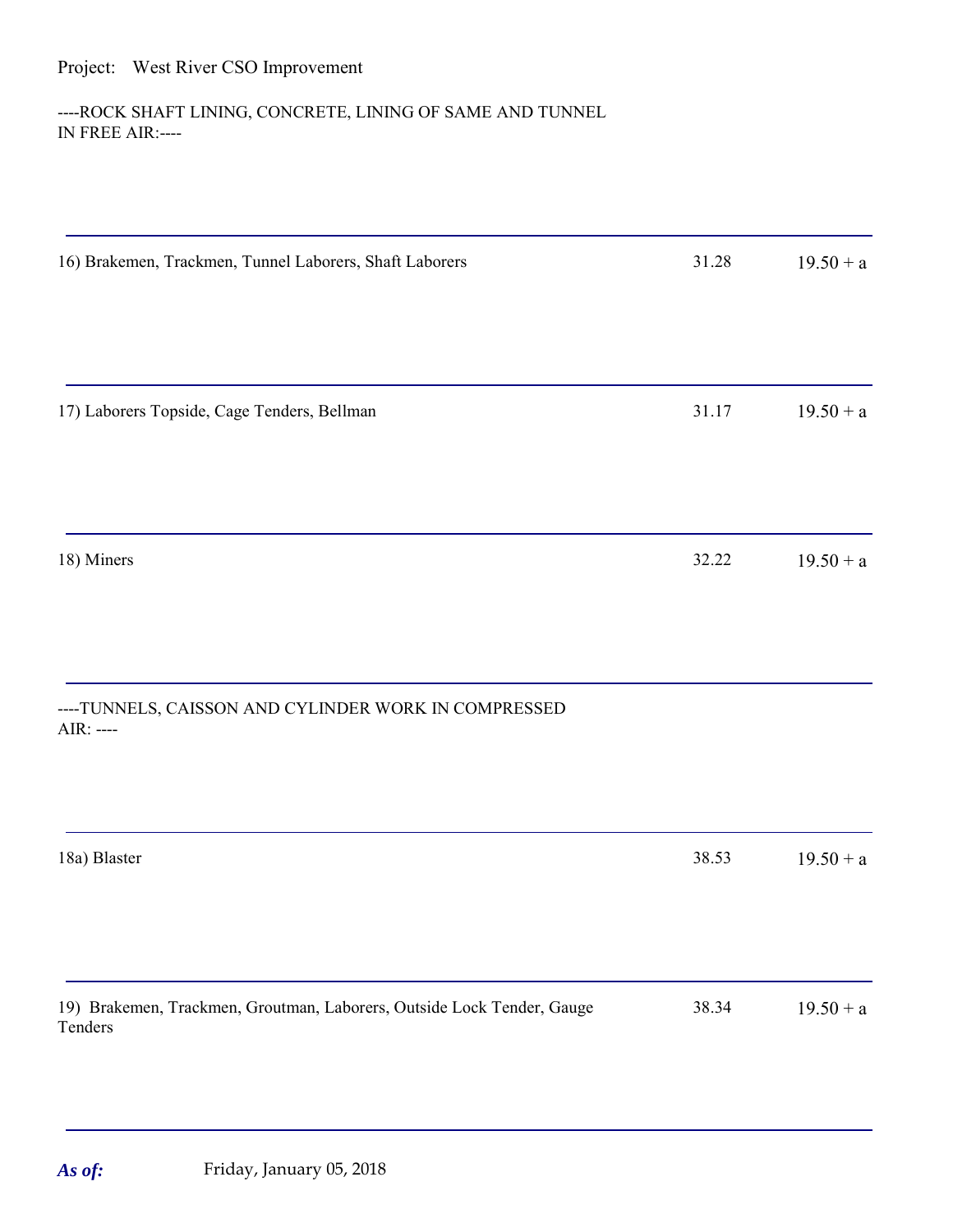| Project: West River CSO Improvement                             |       |             |
|-----------------------------------------------------------------|-------|-------------|
| 20) Change House Attendants, Powder Watchmen, Top on Iron Bolts | 36.41 | $19.50 + a$ |
|                                                                 |       |             |
| 21) Mucking Machine Operator                                    | 39.11 | $19.50 + a$ |
| ----TRUCK DRIVERS----(*see note below)                          |       |             |
| Two axle trucks                                                 | 29.13 | $22.32 + a$ |
| Three axle trucks; two axle ready mix                           | 29.23 | $22.32 + a$ |
| Three axle ready mix                                            | 29.28 | $22.32 + a$ |
| Four axle trucks, heavy duty trailer (up to 40 tons)            | 29.33 | $22.32 + a$ |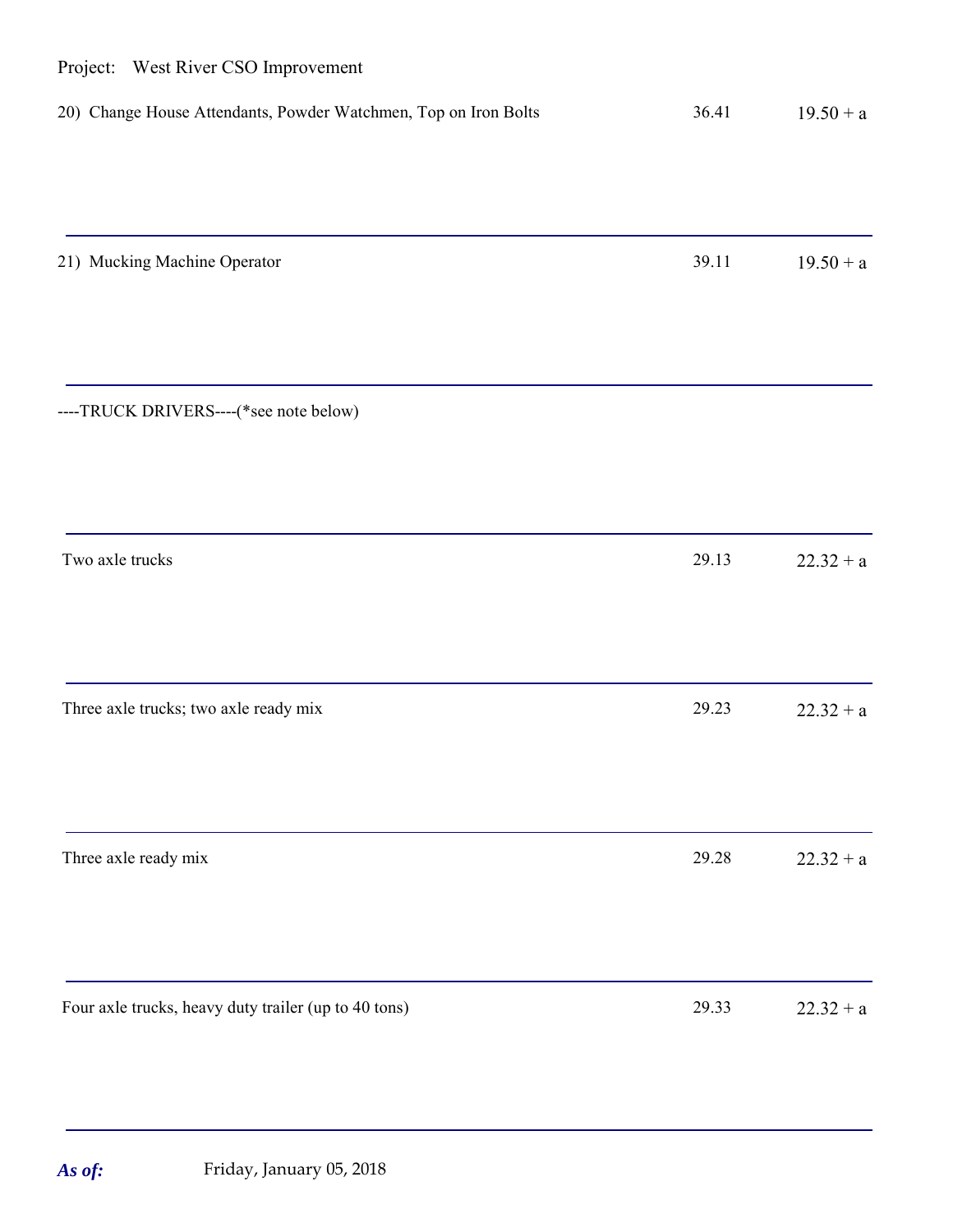| Project: West River CSO Improvement                                                                                                                                                                                                                                                                                                                                                                                                |       |             |
|------------------------------------------------------------------------------------------------------------------------------------------------------------------------------------------------------------------------------------------------------------------------------------------------------------------------------------------------------------------------------------------------------------------------------------|-------|-------------|
| Four axle ready-mix                                                                                                                                                                                                                                                                                                                                                                                                                | 29.38 | $22.32 + a$ |
| Heavy duty trailer (40 tons and over)                                                                                                                                                                                                                                                                                                                                                                                              | 29.58 | $22.32 + a$ |
| Specialized earth moving equipment other than conventional type on-the road<br>trucks and semi-trailer (including Euclids)                                                                                                                                                                                                                                                                                                         | 29.38 | $22.32 + a$ |
| ----POWER EQUIPMENT OPERATORS----                                                                                                                                                                                                                                                                                                                                                                                                  |       |             |
| Group 1: Crane handling or erecting structural steel or stone, hoisting engineer<br>(2 drums or over), front end loader (7 cubic yards or over), Work Boat 26 ft. &<br>Over, Tunnel Boring Machines. (Trade License Required)                                                                                                                                                                                                      | 39.30 | $24.05 + a$ |
| Group 2: Cranes (100 ton rate capacity and over); Excavator over 2 cubic<br>yards; Piledriver (\$3.00 premium when operator controls hammer); Bauer<br>Drill/Caisson. (Trade License Required)                                                                                                                                                                                                                                     | 38.98 | $24.05 + a$ |
| Group 3: Excavator/Backhoe under 2 cubic yards; Cranes (under 100 ton rated<br>capacity), Gradall; Master Mechanic; Hoisting Engineer (all types of equipment<br>where a drum and cable are used to hoist or drag material regardless of motive<br>power of operation), Rubber Tire Excavator (Drott-1085 or similar); Grader<br>Operator; Bulldozer Fine Grade (slopes, shaping, laser or GPS, etc.). (Trade<br>License Required) | 38.24 | $24.05 + a$ |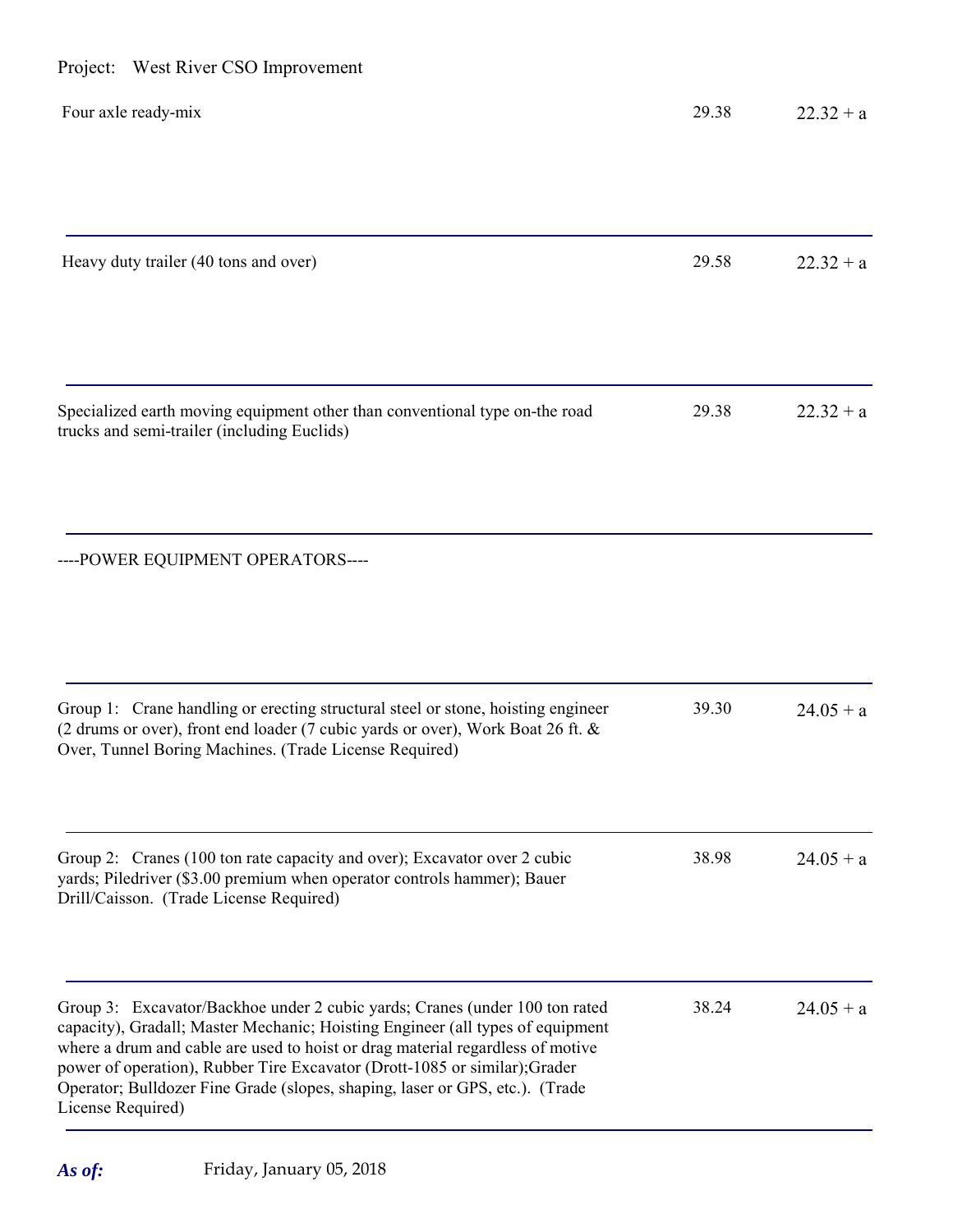| Group 4: Trenching Machines; Lighter Derrick; Concrete Finishing Machine;<br>CMI Machine or Similar; Koehring Loader (Skooper)                                                                                                                                                        | 37.85 | $24.05 + a$ |
|---------------------------------------------------------------------------------------------------------------------------------------------------------------------------------------------------------------------------------------------------------------------------------------|-------|-------------|
| Group 5: Specialty Railroad Equipment; Asphalt Paver; Asphalt Spreader;<br>Asphalt Reclaiming Machine; Line Grinder; Concrete Pumps; Drills with Self<br>Contained Power Units; Boring Machine; Post Hole Digger; Auger; Pounder;<br>Well Digger; Milling Machine (over 24" Mandrell) | 37.26 | $24.05 + a$ |
| Group 5 continued: Side Boom; Combination Hoe and Loader; Directional<br>Driller.                                                                                                                                                                                                     | 37.26 | $24.05 + a$ |
| Group 6: Front End Loader (3 up to 7 cubic yards); Bulldozer (rough grade<br>dozer).                                                                                                                                                                                                  | 36.95 | $24.05 + a$ |
| Group 7: Asphalt Roller; Concrete Saws and Cutters (ride on types); Vermeer<br>Concrete Cutter; Stump Grinder; Scraper; Snooper; Skidder; Milling Machine<br>(24" and Under Mandrel).                                                                                                 | 36.61 | $24.05 + a$ |
| Group 8: Mechanic, Grease Truck Operator, Hydroblaster, Barrier Mover,<br>Power Stone Spreader; Welder; Work Boat under 26 ft.; Transfer Machine.                                                                                                                                     | 36.21 | $24.05 + a$ |
| Group 9: Front End Loader (under 3 cubic yards), Skid Steer Loader regardless<br>of attachments (Bobcat or Similar); Fork Lift, Power Chipper; Landscape<br>Equipment (including hydroseeder).                                                                                        | 35.78 | $24.05 + a$ |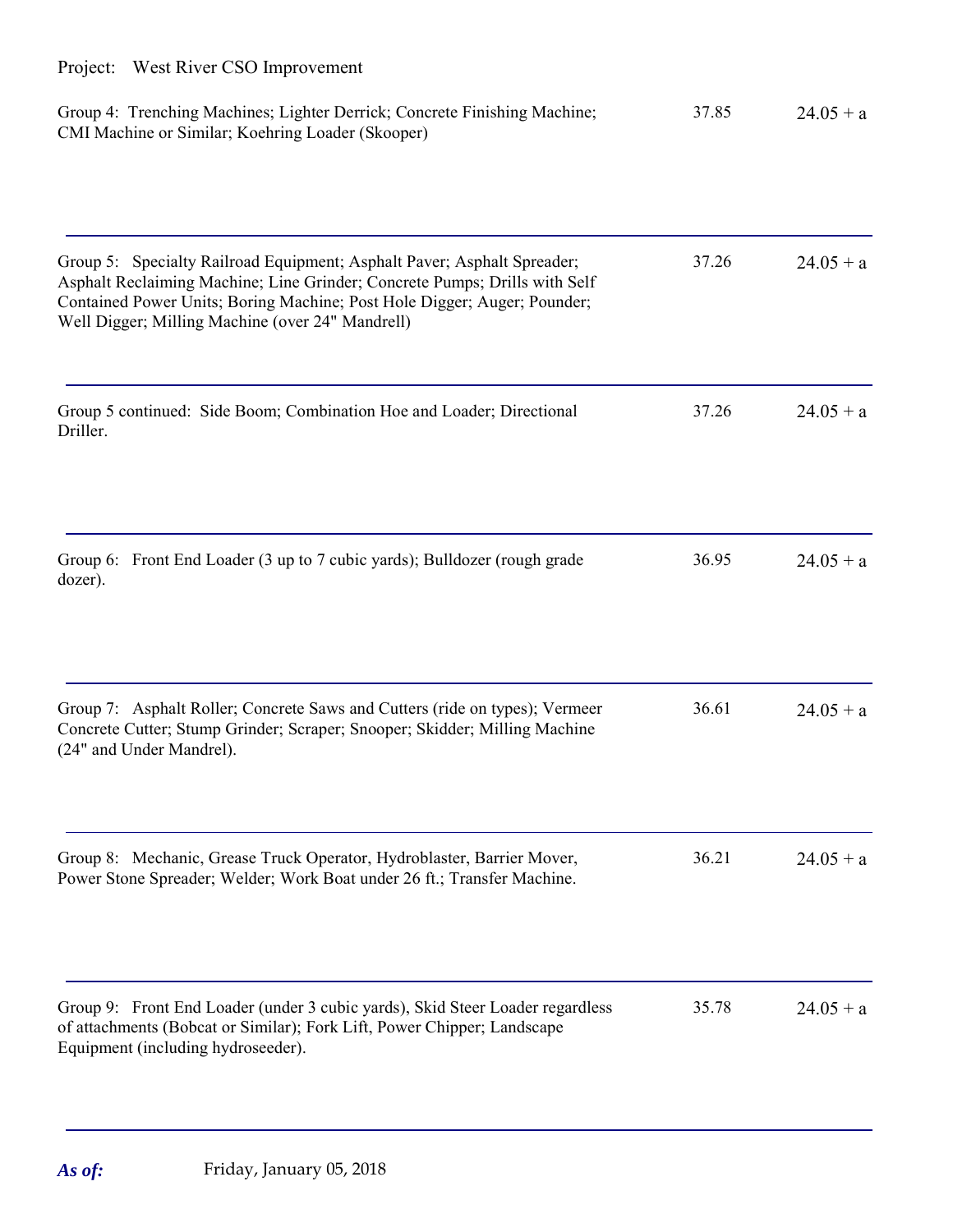| Project: West River CSO Improvement                                                                             |       |             |
|-----------------------------------------------------------------------------------------------------------------|-------|-------------|
| Group 10: Vibratory Hammer, Ice Machine, Diesel and Air Hammer, etc.                                            | 33.74 | $24.05 + a$ |
| Group 11: Conveyor, Earth Roller; Power Pavement Breaker (whiphammer),<br>Robot Demolition Equipment.           | 33.74 | $24.05 + a$ |
| Group 12: Wellpoint Operator.                                                                                   | 33.68 | $24.05 + a$ |
| Group 13: Compressor Battery Operator.                                                                          | 33.10 | $24.05 + a$ |
| Group 14: Elevator Operator; Tow Motor Operator (Solid Tire No Rough<br>Terrain).                               | 31.96 | $24.05 + a$ |
| Group 15: Generator Operator; Compressor Operator; Pump Operator; Welding<br>Machine Operator; Heater Operator. | 31.55 | $24.05 + a$ |
| Group 16: Maintenance Engineer/Oiler                                                                            | 30.90 | $24.05 + a$ |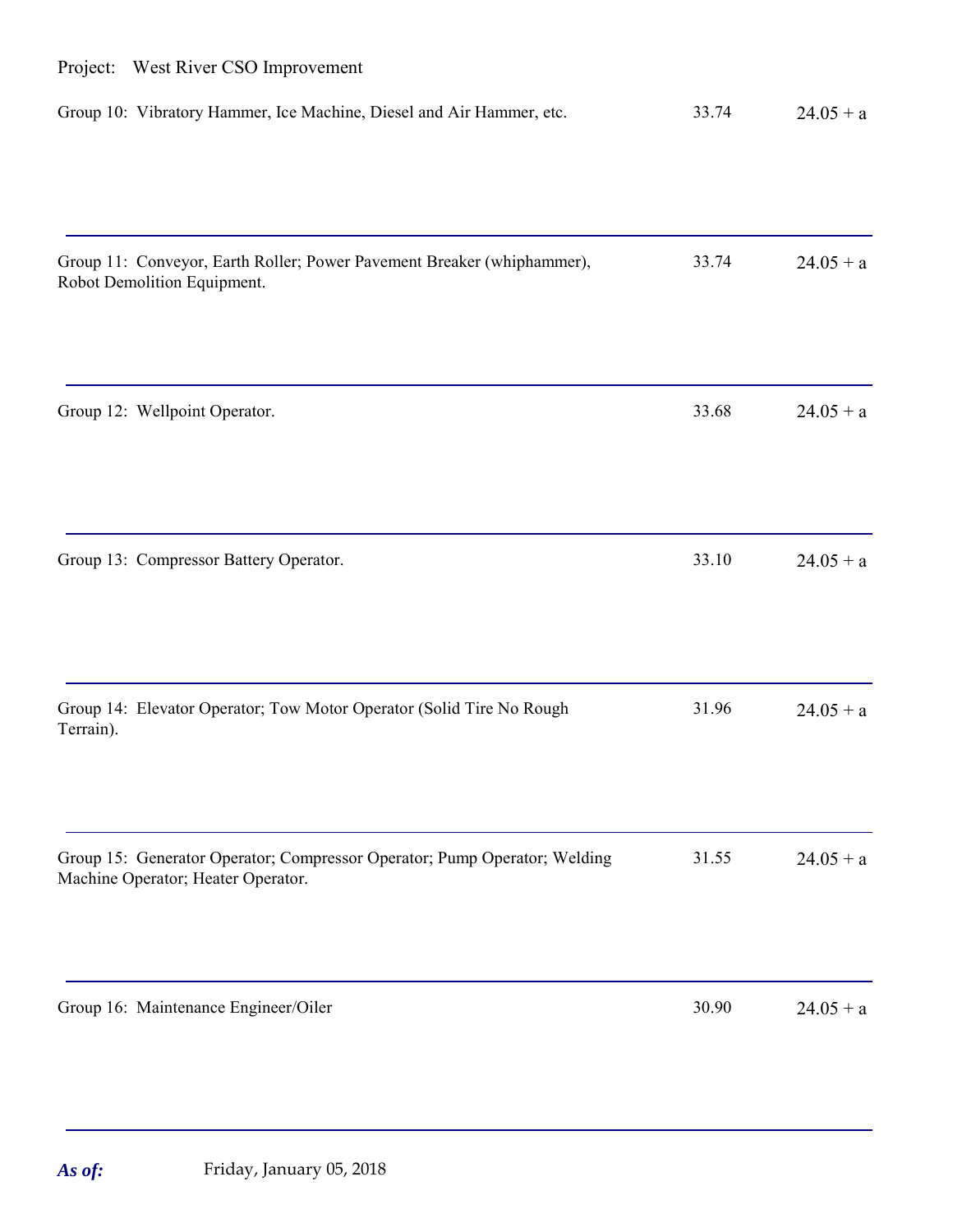| Group 17: Portable asphalt plant operator; portable crusher plant operator; | 35.21 | $24.05 + a$ |
|-----------------------------------------------------------------------------|-------|-------------|
| portable concrete plant operator.                                           |       |             |

Group 18: Power Safety Boat; Vacuum Truck; Zim Mixer; Sweeper; (minimum for any job requiring CDL license).  $32.79$   $24.05 + a$ 

\*\*NOTE: SEE BELOW

----LINE CONSTRUCTION----(Railroad Construction and Maintenance)----

20) Lineman, Cable Splicer, Technician  $47.14$   $6.5\% + 20.98$ 

21) Heavy Equipment Operator 42.43 6.5% + 18.84

22) Equipment Operator, Tractor Trailer Driver, Material Men 40.07 6.5% + 18.27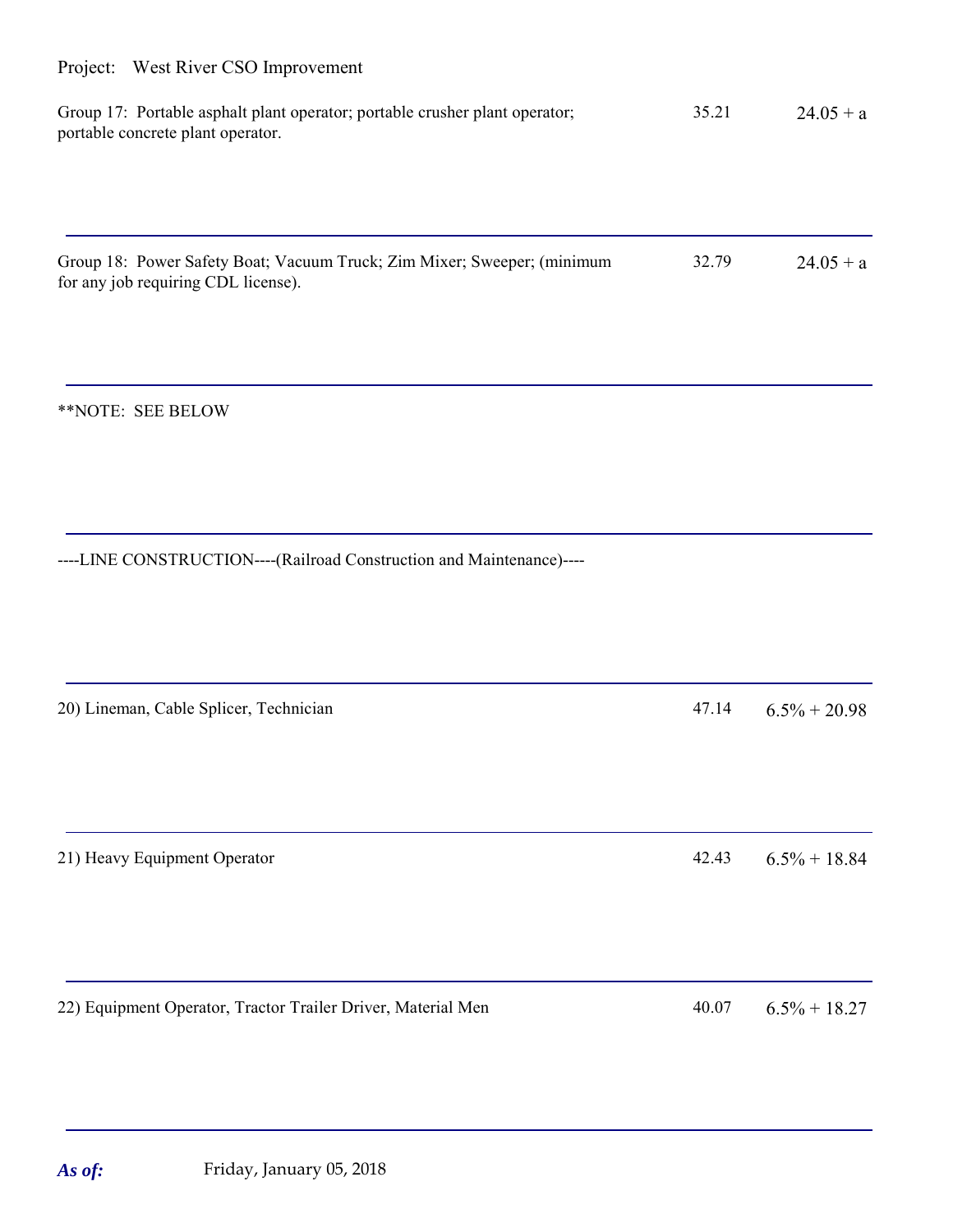| Project: West River CSO Improvement       |       |                 |
|-------------------------------------------|-------|-----------------|
| 23) Driver Groundmen                      | 25.93 | $6.5\% + 8.53$  |
| 23a) Truck Driver                         | 35.36 | $6.5\% + 16.88$ |
| ----LINE CONSTRUCTION----                 |       |                 |
| 24) Driver Groundmen                      | 30.92 | $6.5\% + 9.70$  |
| 25) Groundmen                             | 22.67 | $6.5\% + 6.20$  |
| 26) Heavy Equipment Operators             | 37.10 | $6.5\% + 10.70$ |
| 27) Linemen, Cable Splicers, Dynamite Men | 41.22 | $6.5\% + 12.20$ |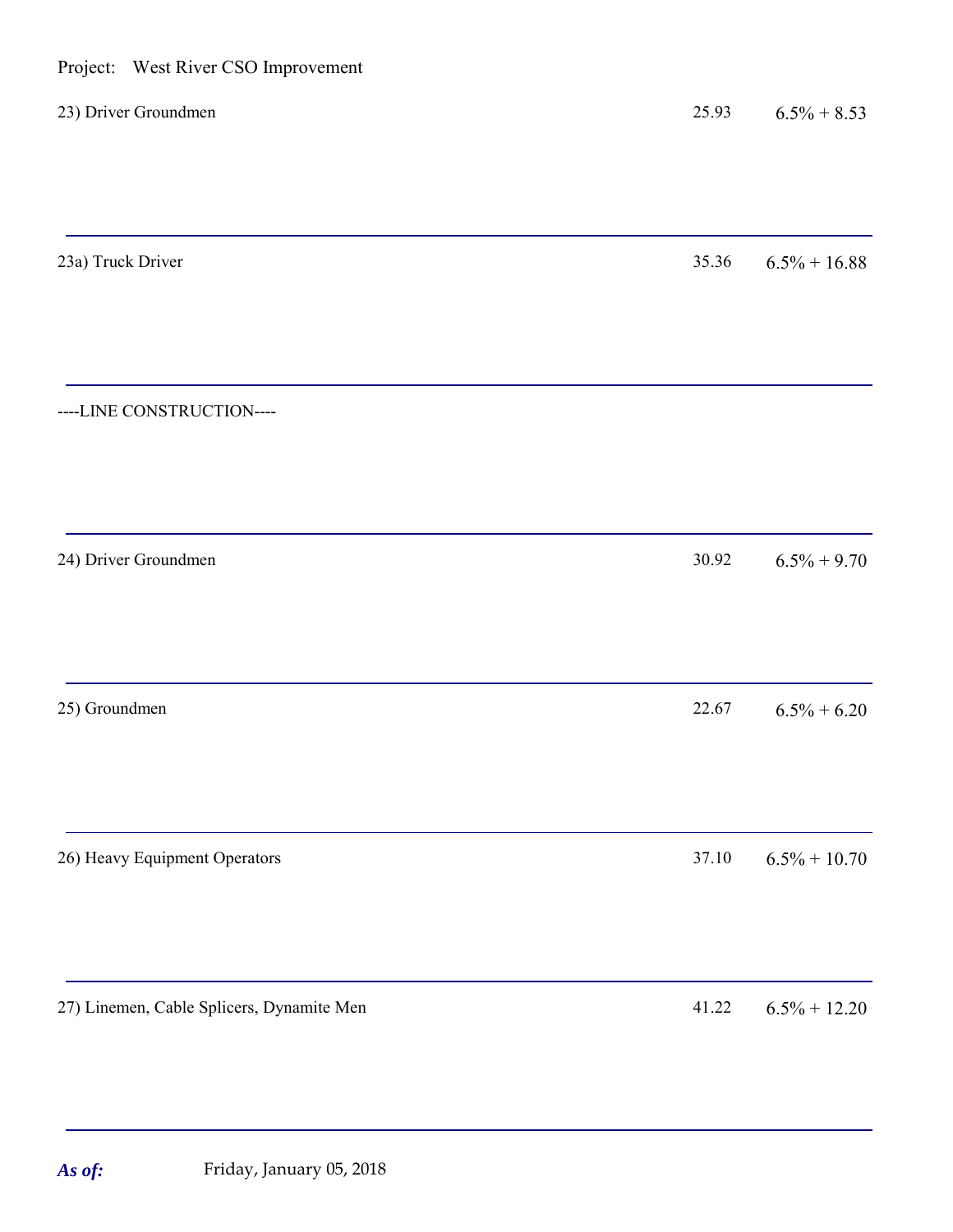28) Material Men, Tractor Trailer Drivers, Equipment Operators 35.04 6.5% + 10.45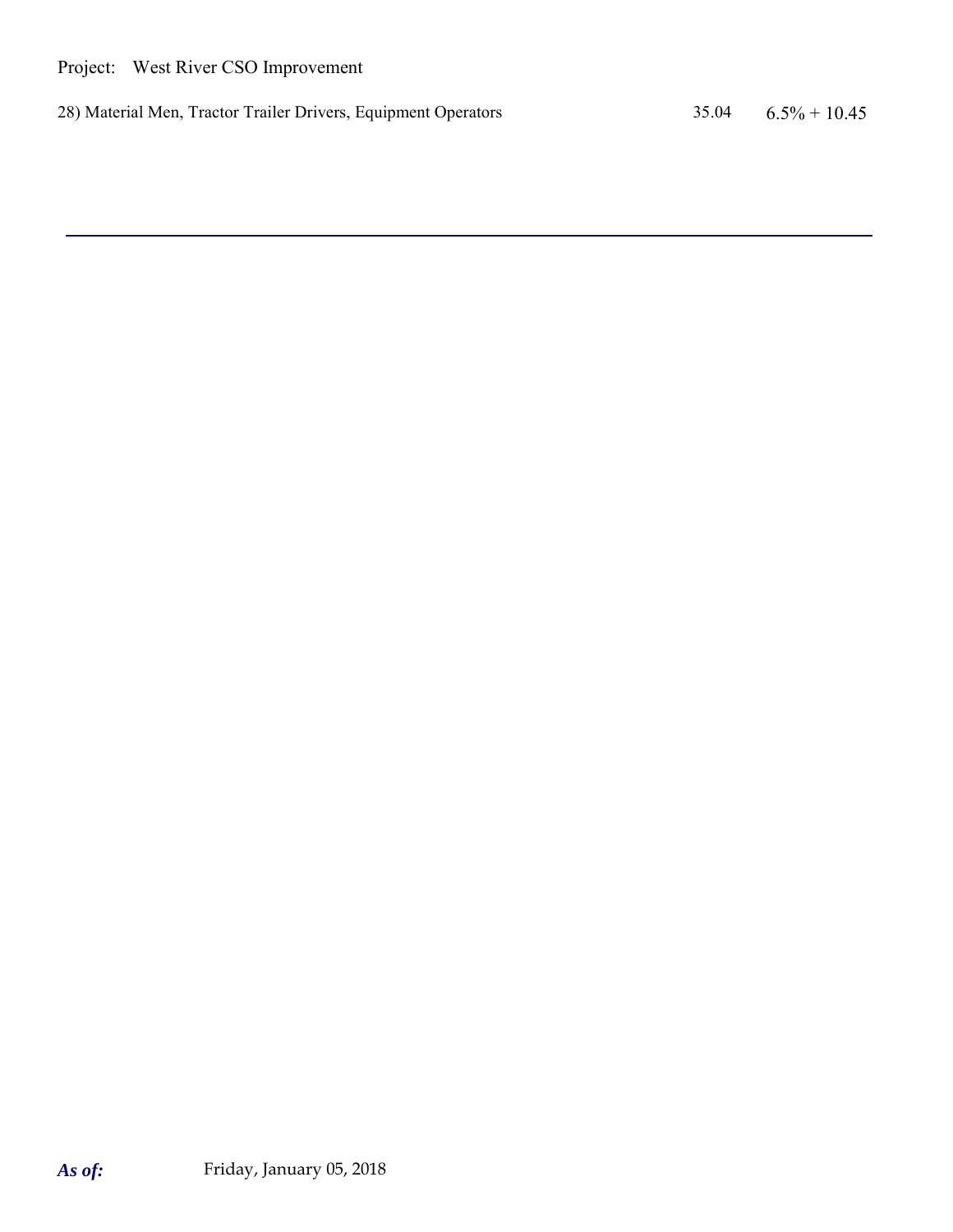*Welders: Rate for craft to which welding is incidental.*

*\*Note: Hazardous waste removal work receives additional \$1.25 per hour for truck drivers.*

*\*\*Note: Hazardous waste premium \$3.00 per hour over classified rate*

*ALL Cranes: When crane operator is operating equipment that requires a fully licensed crane operator to operate he receives an extra \$4.00 premium in addition to the hourly wage rate and benefit contributions:*

*1) Crane handling or erecting structural steel or stone; hoisting engineer (2 drums or over)*

*2) Cranes (100 ton rate capacity and over) Bauer Drill/Caisson*

*3) Cranes (under 100 ton rated capacity)*

Crane with 150 ft. boom (including jib) - \$1.50 extra Crane with 200 ft. boom (including jib) - \$2.50 extra Crane with 250 ft. boom (including jib) - \$5.00 extra Crane with 300 ft. boom (including jib) - \$7.00 extra Crane with 400 ft. boom (including jib) - \$10.00 extra

All classifications that indicate a percentage of the fringe benefits must be calculated at the percentage rate times the "base hourly rate".

Apprentices duly registered under the Commissioner of Labor's regulations on "Work Training Standards for Apprenticeship and Training Programs" Section 31-51-d-1 to 12, are allowed to be paid the appropriate percentage of the prevailing journeymen hourly base and the full fringe benefit rate, providing the work site ratio shall not be less than one full-time journeyperson instructing and supervising the work of each apprentice in a specific trade.

*~~Connecticut General Statute Section 31-55a: Annual Adjustments to wage rates by contractors doing state work ~~*

 *The Prevailing wage rates applicable to this project are subject to annual adjustments each July 1st for the duration of the project.* 

 *Each contractor shall pay the annual adjusted prevailing wage rate that is in effect each July 1st, as posted by the Department of Labor.* 

 *It is the contractor's responsibility to obtain the annual adjusted prevailing wage rate increases directly from the Department of Labor's website.*

 *The annual adjustments will be posted on the Department of Labor's Web page: www.ct.gov/dol.*

 *The Department of Labor will continue to issue the initial prevailing wage rate schedule to the Contracting Agency for the project.*

 *All subsequent annual adjustments will be posted on our Web Site for contractor access.* 

 *Contracting Agencies are under no obligation pursuant to State labor law to pay any increase due to the annual adjustment provision.*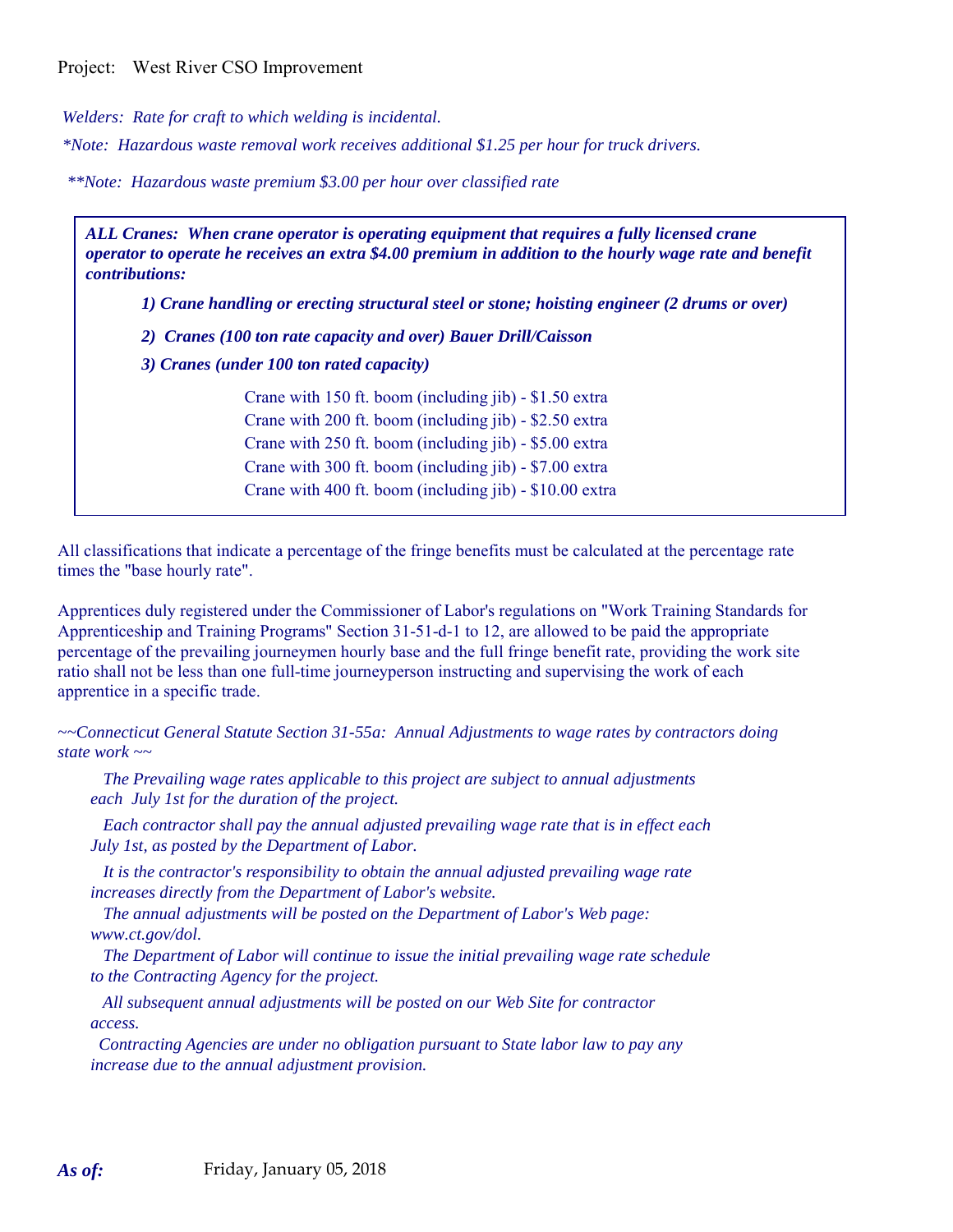*Effective October 1, 2005 - Public Act 05-50: any person performing the work of any mechanic, laborer, or worker shall be paid prevailing wage*

All Person who perform work ON SITE must be paid prevailing wage for the appropriate mechanic, laborer, or worker classification.

All certified payrolls must list the hours worked and wages paid to All Persons who perform work ON SITE regardless of their ownership i.e.: (Owners, Corporate Officers, LLC Members, Independent Contractors, et. al)

Reporting and payment of wages is required regardless of any contractual relationship alleged to exist between the contractor and such person.

### **~~Unlisted classifications needed for work not included within the scope of the classifications listed may be added after award only as provided in the labor standards contract clause (29 CFR 5.5 (a) (1) (ii)).**

Please direct any questions which you may have pertaining to classification of work and payment of prevailing wages to the Wage and Workplace Standards Division, telephone (860)263-6790.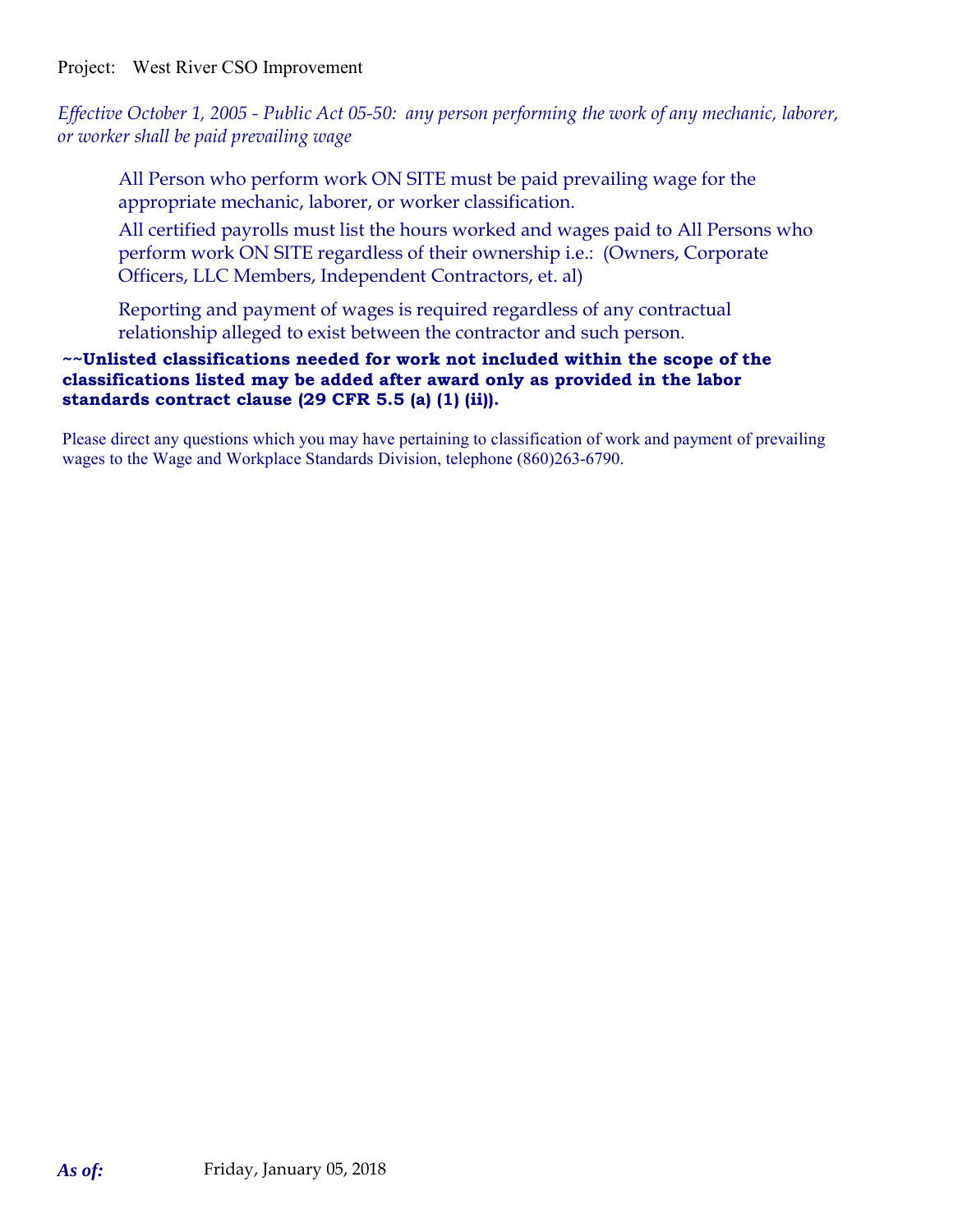Attachment B *Pre-Bid Conference Meeting Agenda, Minutes, Handouts, and Attendance List*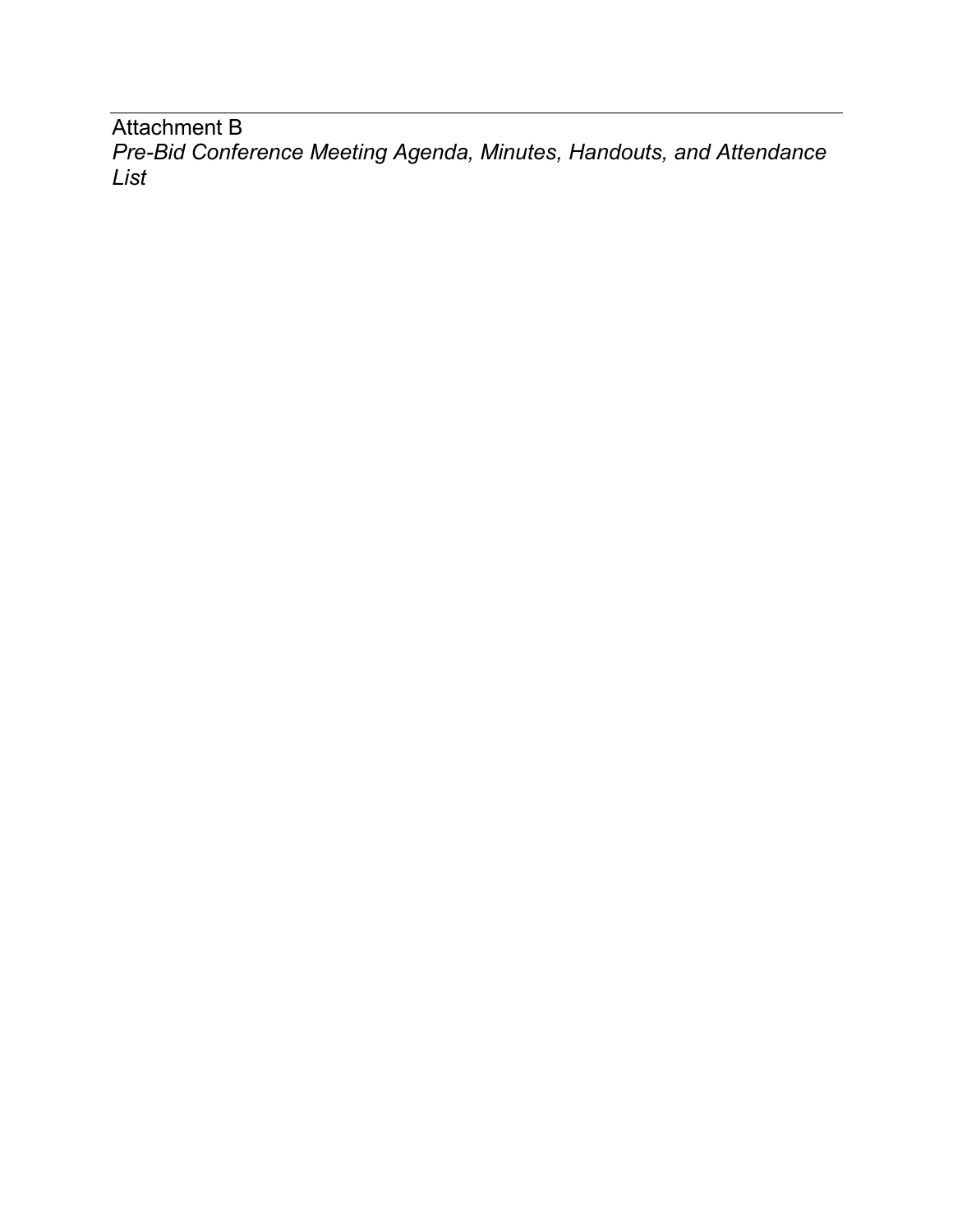

## **PRE-BID MEETING AGENDA**

CWF 2016-03 WEST RIVER CSO IMPROVEMENT PROJECT

## 260 EAST STREET **Wednesday, January 10, 2018** NEW HAVEN, CT 06511 **10:00 AM**

INTRODUCTIONS AND SIGN-IN .................................................................................. KLEINFELDER / GNHWPCA

- Project Manager: Mario Ricozzi, GNHWPCA
	- Project Manager: Thomas Loto, Kleinfelder

BIDDER REQUIREMENTS ................................................................................................................KLEINFELDER

- Bid Opening: Tuesday February 6, 2018 at 11:00 A.M.
- Time of Completion: 365 Calendar Days
- CT DEEP Clean Water SRF Requirements
	- o Clean Water Fund/CT DEEP Construction Contract Provisions
	- o CT DEEP Project Sign
	- o Contractor's Exempt Purchase Certificate
	- o MBE/WBE Requirements
	- o American Iron and Steel (AIS) Requirements
	- o State and Federal Wage Rates (Prevailing Wage/Davis-Bacon)
- Request for Clarification of Bid Documents
	- o Email to [engineering@gnhwpca.com](mailto:engineering@gnhwpca.com) and [tloto@kleinfelder.com](mailto:tloto@kleinfelder.com)
	- o To be received 10 calendar days before Bid Opening
- Addendum Schedule
	- o Addendum #1: Meeting Minutes and Wage Rates
	- o Last Addendum will be issued 5 days before Bid Opening
- Bid Submittal Requirements Review Bidder's Checklist
	- o Bid Proposal
	- o Bid Security/Bond
	- o Bidder's Qualifications Form
	- o MBE/WBE Forms
	- o State of Connecticut DAS Pre-Qualification Certificate and Update (Bid) Statement
	- o Independent Land Surveyor for Construction Monitoring
	- o American Iron and Steel (AIS) Certification

PROJECT OVERVIEW AND DESCRIPTION OF PROPOSED WORK ........................................................KLEINFELDER

*Goal: Complete improvements to Regulators 003, 004, and 006 to reduce combined sewer overflows (CSOs) to the West River.* 

- Project Background and Design Intent
- Worksite Locations
	- o CSO Regulator 003 Orange Avenue
	- o CSO Regulator 004 Ella Grasso Boulevard
	- o CSO Regulator 006 Whalley Avenue
- Key Project Components
	- o Test Pit Activities
	- o Mini Piles and Pile Caps
	- o Precast Structures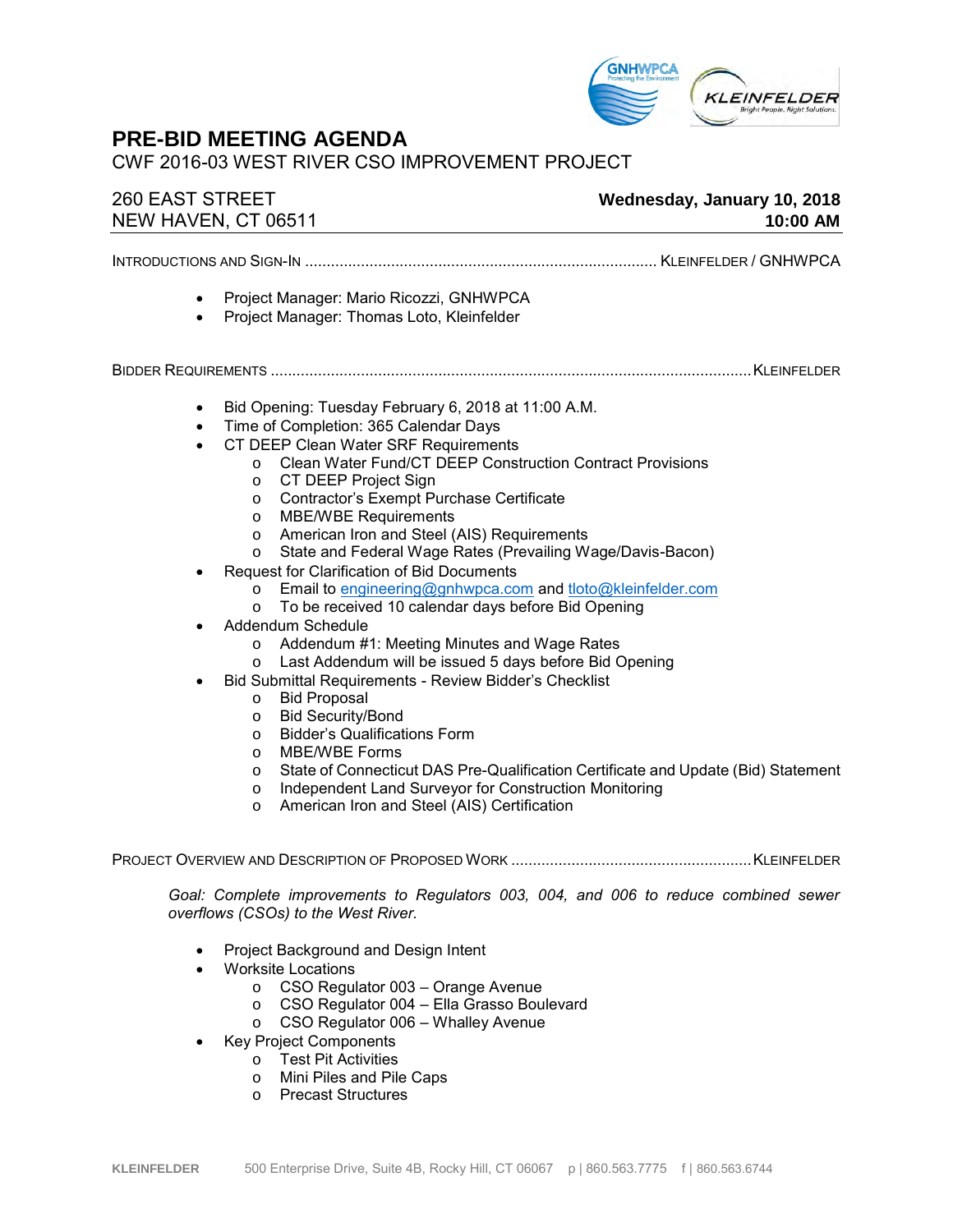

- o Stop Log Weirs
- o Existing Regulator Modifications<br>
o Temporary Bridge Design for Da
- Temporary Bridge Design for Daily Traffic Management
- o Signage for Daily Detours
- o Landscaping and Restoration
- Construction Sequencing
	- o CSO 003 and 006 will require night work
	- o Maintain one lane of traffic at night
- Work Restrictions
	- o Eagle nesting area for CSO 004
	- o No storage at CSO 004 during Eagle nesting period (Feb 1 Aug 1)
- Construction Safety
	- o Active Combined Sewer
	- o Confined Space Entry Requirements

PERMITTING AND STAKEHOLDER COORDINATION ............................................................................KLEINFELDER

- **Utility Coordination** 
	- $\overline{\circ}$  CSO structure location may be modified based on utility information
- Coordination with the City of New Haven
	- o Street Excavation Permit Encroachment Permit
	- o Parks Special Permit
- Coordination with the CT DOT
	- o Encroachment Permit
	- o Traffic and Pedestrian Management
	- o Whalley Avenue Bridge
	- o Temporary bridge design to be submitted to Engineer for review by CT DOT
- Coordination with GNHWPCA
	- o 24-hour notice prior to any flow handling/bypass
- **Other Permits** 
	- o National Diversity Database Determination (NDDB) Permit
	- o State Historic Preservation Office (SHPO) Permit

SITE VISIT....................................................................................................................................................ALL

#### Action Items: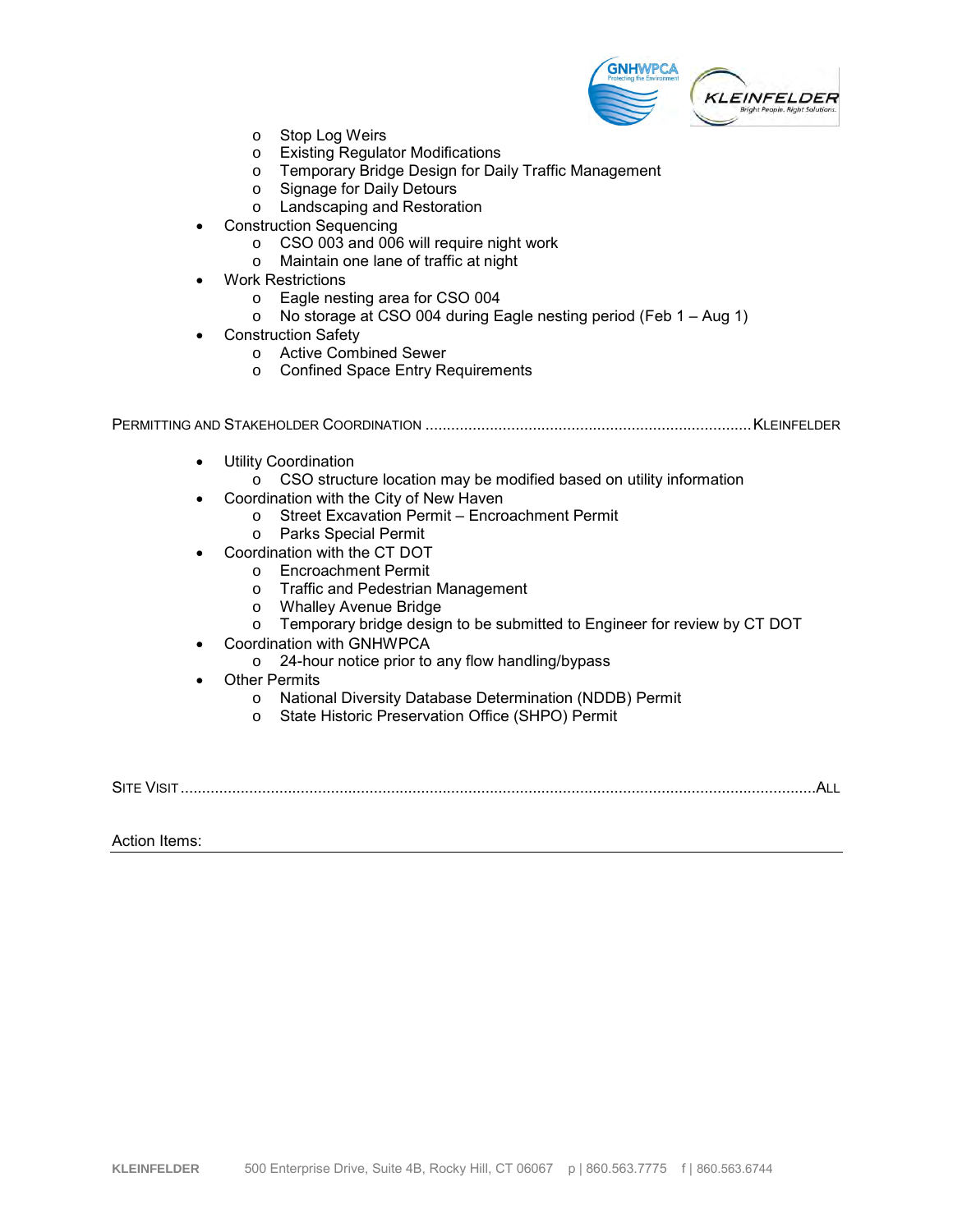

## **PRE-BID MEETING MINUTES**

CWF 2016-03 WEST RIVER CSO IMPROVEMENT PROJECT

### 260 EAST STREET **Wednesday, January 10, 2018** NEW HAVEN, CT 06511 **10:00 AM**

#### **ATTENDANCE**

| <b>NAME</b>          | <b>COMPANY</b>             |
|----------------------|----------------------------|
| Mario Ricozzi (MR)   | <b>GNHWPCA</b>             |
| Luigi DiMonaco (LD)  | <b>GNHWPCA</b>             |
| Bruce Kirkland (BK)  | <b>GNHWPCA</b>             |
| Tom Sgroi (TS)       | <b>GNHWPCA</b>             |
| Thomas Loto (TL)     | Kleinfelder                |
| Jonnas Jacques (JJ)  | Kleinfelder                |
| Lynn Stabnick (LS)   | <b>VMS Construction</b>    |
| Frank Mastriano (FM) | L Holzner Electric Company |
| Mike Weinzimmer (MW) | <b>CH Nickerson</b>        |

#### **INTRODUCTIONS AND SIGN-IN .........................................................................................................GNHWPCA**

The sign-in sheet was passed around to all attendees.

Tom Sgroi – Opened the meeting with a welcome to all attendees and introduced Mario Ricozzi as the Manager of Design for Clean Water Funded Projects and Bruce Kirkland as the Senior Engineer. Mario will be the Project Manager for GNHWPCA who will handle office and administrative functions and Luigi DiMonaco will be the main contact for field activities during the construction period and will be GNHWPCA's field representative. Thomas Loto will be the Project Manager for Kleinfelder and Jonnas Jacques will be the project engineer for the project.

Mario Ricozzi – there were 4 projects submitted under the same CT DEEP Clean Water SRF application. Along with the West River CSO Improvement Project (CWF – 2016-03) were:

- Closing Regulators 012 & 020 (Project No: CWF 2016-02)
	- o Pre-Bid: Monday, 1/16/18 @ 2PM
- Improvements to Regulators 034 & 025 (Project No: CWF 2016-05) o Pre-Bid: Tuesday, 1/17/18 @ 10AM
- CSO Reduction Utilizing Green Infrastructure (Project No: CWF 2016-07)
	- o Pre-Bid: Wednesday, 1/18/18 @ 10AM

#### **BIDDER REQUIREMENTS ............................................................................................................... KLEINFELDER**

Thomas Loto – an overview of the bidder requirements was provided, which included the following:

- Bid Opening: Tuesday February 6, 2018 at 11:00 A.M.
- Time of Completion: 365 Calendar Days
- CT DEEP Clean Water SRF Requirements
	- o Clean Water Fund/CT DEEP Construction Contract Provisions
		- o CT DEEP Project Sign
		- o Contractor's Exempt Purchase Certificate
		- o MBE/WBE Requirements (3% MBE/ 5% WBE)
		- o American Iron and Steel (AIS) Requirements
		- o State and Federal Wage Rates (Prevailing Wage/Davis-Bacon)
			- Wage rates will be included in the first addendum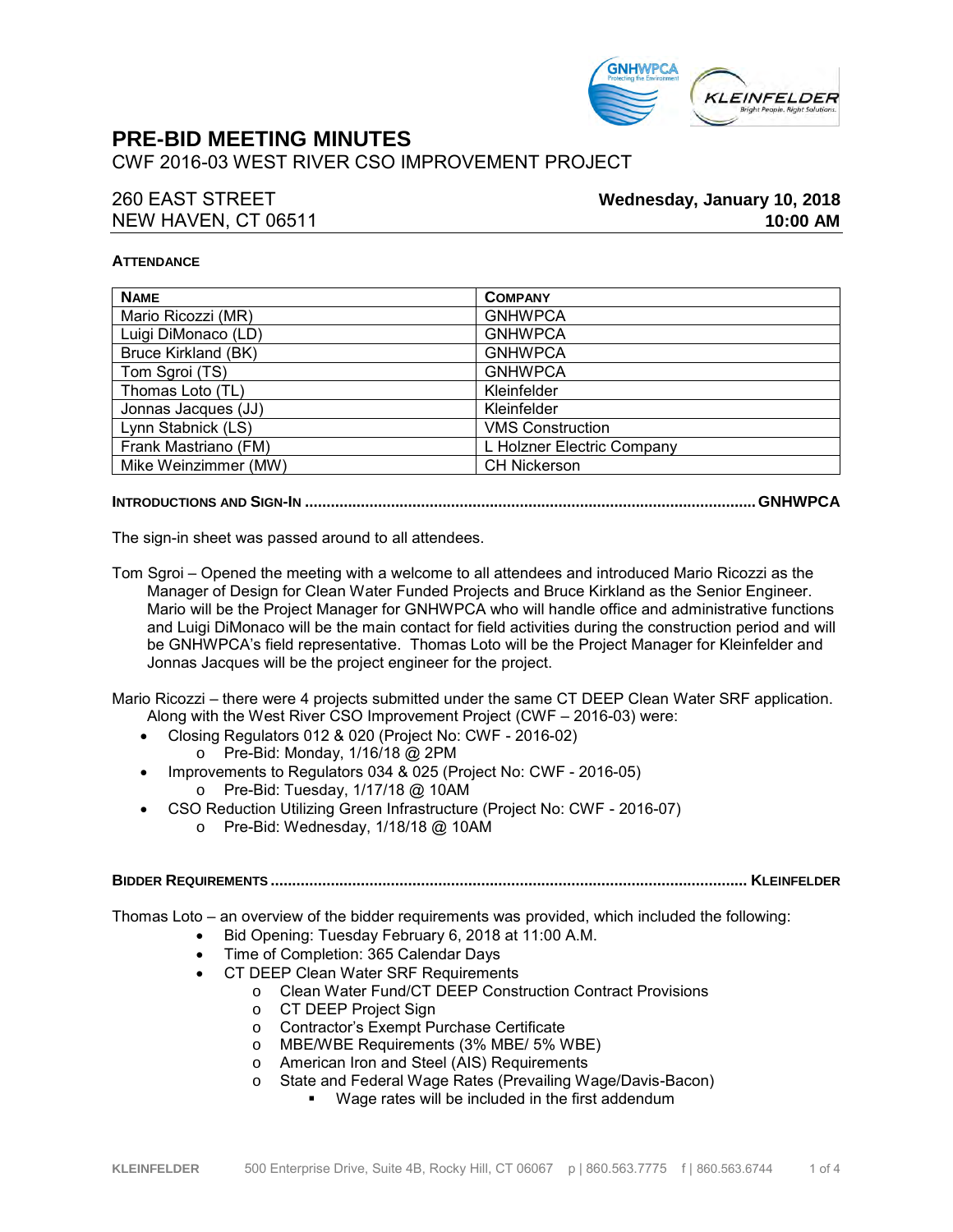

- Request for Clarification of Bid Documents
	- $\overline{\text{R}}$  Email to [engineering@gnhwpca.com](mailto:engineering@gnhwpca.com) and [tloto@kleinfelder.com](mailto:tloto@kleinfelder.com)
		- To be received 10 calendar days before Bid Opening
- Addendum Schedule addenda and bidder questions will be addressed through emailed
	- o Addendum #1: Meeting Minutes and Wage Rates
	- o Last Addendum will be issued 5 days before Bid Opening
- Bid Submittal Requirements Review Bidder's Checklist (bidders must pick up a separate Project Manual including the Itemized Proposal along with GNWHPCA Standard Specifications)
	- o Bid Proposal
	- o Bid Security/Bond
	- o Bidder's Qualifications Form
	- o MBE/WBE Forms
	- o State of Connecticut DAS Pre-Qualification Certificate and Update (Bid) Statement
	- o Independent Land Surveyor for Construction Monitoring
	- o American Iron and Steel (AIS) Certification

**PROJECT OVERVIEW AND DESCRIPTION OF PROPOSED WORK....................................................... KLEINFELDER**

Jonnas Jacques – an overview of the project and a description of the key work items was provided, which included the following:

*Goal: Complete improvements to Regulators 003, 004, and 006 to contain as much sewer flow within collection system during wet weather events and maximize the use of the existing system's storage capacity (through both the trunk lines and storage tank) in an effort to reduce combined sewer overflows (CSOs) to the West River*

- Worksite Locations
	- o CSO Regulator 003 Orange Avenue at Ella Grasso Boulevard
		- 54" brick overflow pipe, approx. 3-4' below grade
		- Built on piles according to records
		- Will require the relocation of existing catch basin storm drain lines
	- o CSO Regulator 004 Ella Grasso Boulevard at Legion Avenue
		- $5'$  x 3' concrete overflow culvert, approx.  $10-12'$  below grade
		- Off the road within the West River Memorial Park
	- o CSO Regulator 006 Whalley Avenue at Fitch Street
		- Twin 24" overflow pipes connected to a rectangular outfall with brick walls and a concrete ceiling and floor
		- The proposed structure location is in close proximity to the Whalley Avenue bridge
	- o At each proposed regulator location, the construction with involve excavating down to the overflow pipe, support that open excavation, and performing modification to the pipe in accordance with the Drawings and GNHWPCA standards. Each proposed regulator is a "doghouse" structure over the existing overflow pipe.
- Key Project Components
	- $\circ$  Test Pitting Activities Test pits will be performed at each proposed CSO regulator location to identify the presence and configuration of the existing piles upon with the pipelines are believed to have been built. Also test pit information will be used to identify the location of existing utilities. At the CSO 003 locations, the confirmed location of telecommunication and gas utility lines may have an impact of the location and size of the proposed regulator structure.
	- $\circ$  Mini Piles and Pile Caps each proposed regulator structure has been designed to have their own minipile design and cast-in-place concrete pile cap.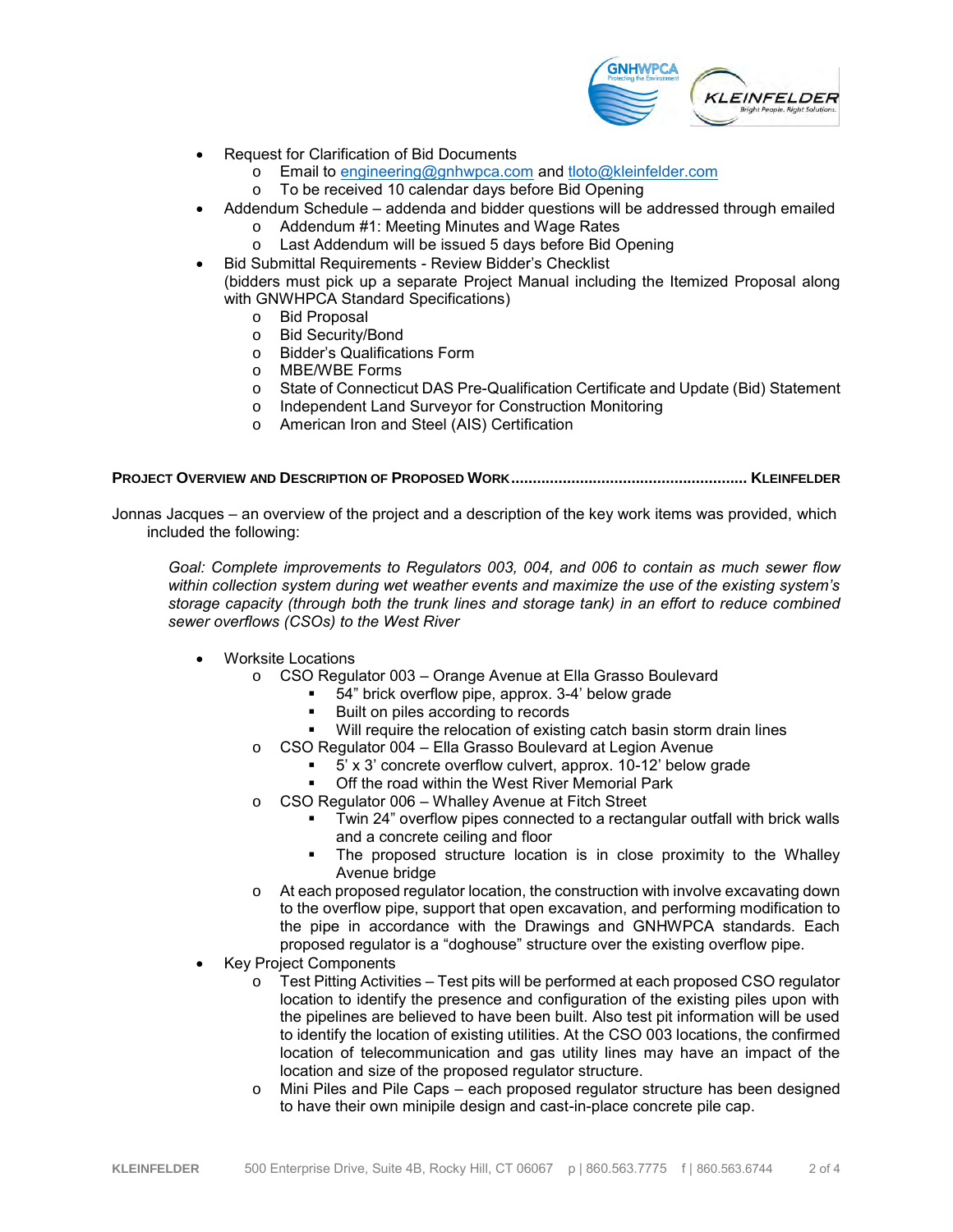

- $\circ$  Precast Structures There are components of each proposed regulator structure that will be precast concrete units.
- o Stop Log Weirs The interior of each proposed regulator will be outfitted with a new stop log weir. The stop logs are pressure treated timber elements set into fabricated stainless-steel channel grooves.
- $\circ$  Existing Regulator Modifications the existing regulators for each location will also receive modifications.
- o Temporary Bridge Design for Daily Traffic Management a temporary bridge will necessary to maintain the number of travel lanes required by CT DOT during the construction of the CSO Regulator 003.
- $\circ$  Signage for Daily Detours Traffic and pedestrian management plans as approved by CT DOT will have to be adhered to at each location where daily traffic detour signage will become necessary.
- Landscaping and Restoration each work location will require surface restoration. Additional landscaping and tree planting has been designed for the CSO regulator 004 site.
- Construction Sequencing
	- o Suggested constructions sequencing plans have been provided for the CSO 003 and 006 locations.
	- o The construction of CSO Regulator 003 and 006 will have to be done during nighttime hours when the impact to traffic is reduced. The Contractor must maintain at least one lane of traffic in each direction at night.
- Work Restrictions
	- o The CSO Regulator 004 area is inhabited by bald eagles. Per the requirement of CT DEEP, no work or equipment storage at CSO 004 will be allowed during eagle nesting period (Feb 1, 2018 – Aug 1, 2018 and Feb 1, 2019 – Aug 1, 2019)
- Construction Safety
	- o The Contractor shall be aware that each work site locations consists of an active combined sewer pipeline.
	- o The contractor shall abide by the OSHA Confined Space Entry requirements and provide up-to-date certifications for all employees working on the project sites.

Mario Ricozzi – since the pipelines are influenced by wet weather events, the Contractor shall be aware of the change in flow volumes and understand that the occurrence of these events cannot be controlled.

**PERMITTING AND STAKEHOLDER COORDINATION........................................................................... KLEINFELDER**

Jonnas Jacques – a review of the project permitting and stakeholder coordination requirements was discussed, which included the following:

- **Utility Coordination** 
	- o Utility locations are based on survey information and record drawings.
	- o The CSO Regulator 003 structure location may be modified based on utility information.
- Coordination with the City of New Haven
	- o Contractor to obtain a Street Excavation Permit and an Encroachment Permit from the City of New Haven
	- o Contractor to obtain a City of New Haven Parks Special Permit for work within the West River Memorial Park (CSO Regulator 004)
- Coordination with the CT DOT
	- o Contractor to obtain an Encroachment Permit
	- o Traffic and Pedestrian Management plans have been designed and are included in the Drawings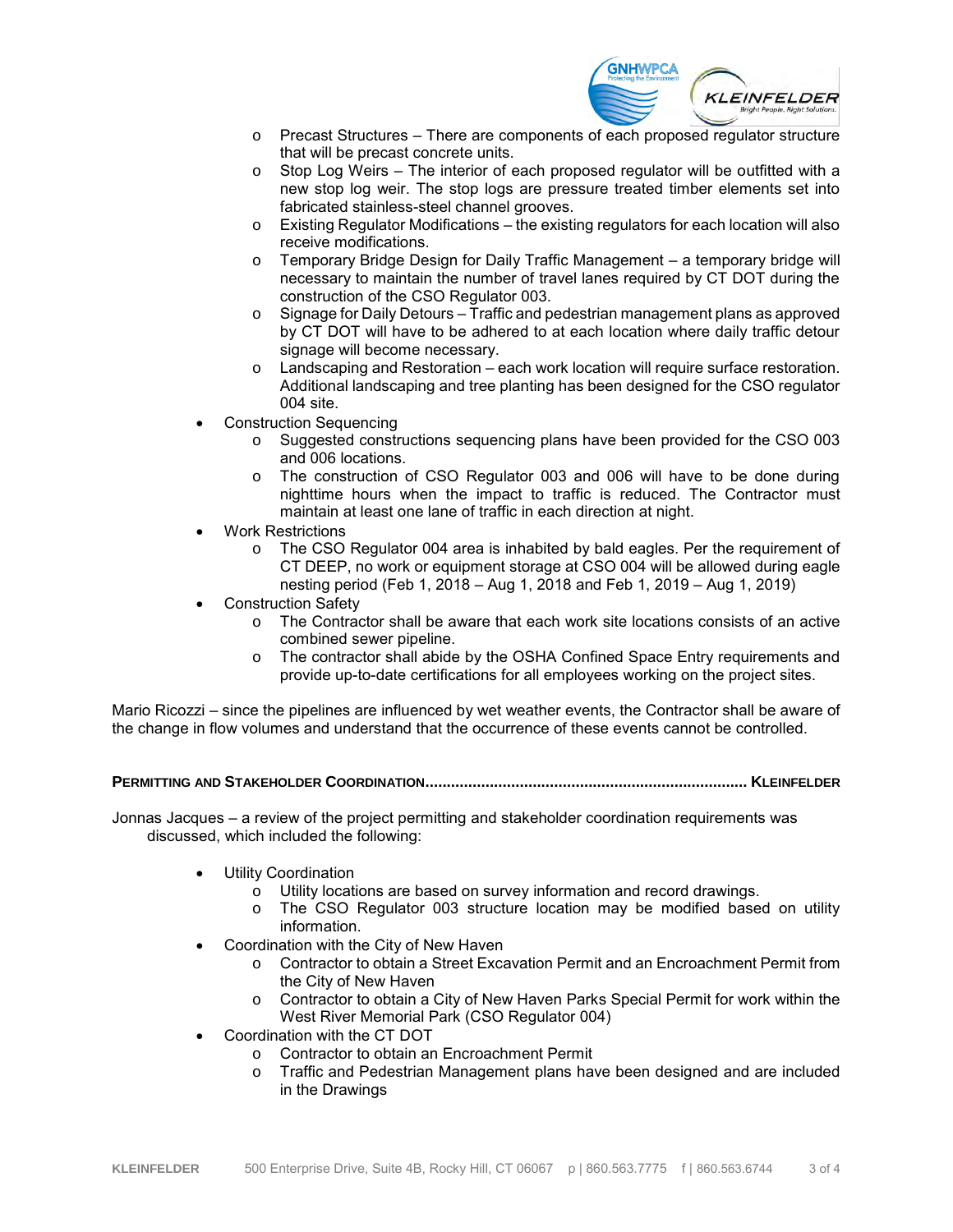

- o Careful consideration should be given to work in the proximity of the Whalley Avenue Bridge
- o Temporary bridge design to be submitted to Engineer for review by CT DOT
- Coordination with GNHWPCA
	- o Contractor to provide 48-hour notice prior to any flow handling/bypass of the active combined sewer lines
- Other Permits of note include…
	- o National Diversity Database Determination (NDDB) Permit
	- o State Historic Preservation Office (SHPO) Permit

**SITE VISIT...................................................................................................................................................ALL**

Jonnas Jacques – a map providing direction to the three CSO regulator locations for the project was provide to all attendees (see attached).

All – it was proposed that the attendees make a visit to the site. The attendees decided to forego visiting any of the project sites as a group.

#### **ADDITIONAL NOTES.....................................................................................................................................ALL**

Mario Ricozzi – the Notice to Proceed (NTP) is expected to be issued around early May 2018.

#### **QUESTIONS.................................................................................................................................................ALL**

- 1. Q: Will CT DOT or the City of New Haven require bonding? How do you price out the bonding? A: Mario Ricozzi will inquire with CT DOT about the value of the bond. (Awaiting Response)
- 2. Q: Are there any identified staging/storage areas? A: GNHWPCA can provide limited storage space for vehicles at the treatment facility. Staging of equipment outside of the trailer will not be allowed at CSO 004 during the eagle nesting period.
- 3. Q: Is there a 36" water main on Whalley Avenue near the proposed CSO Regulator 006 location? A: There is a water main on Whalley Avenue but it is not immediately adjacent to the proposed CSO 006 location.
- 4. Q: What are the ages of the brick sewer?
	- A: The pipe adjacent to Regulator 003 was installed circa 1891. The pipe adjacent to Regulator 004 was installed circa 1892. The pipe adjacent to Regulator 006 was installed circa 1917. This information is based on records and field inspections, which have been included in the Drawings.

#### **Action Items:**

| <b>Item</b><br><b>Number</b> | <b>Description</b>                             | <b>Responsible Party</b> |
|------------------------------|------------------------------------------------|--------------------------|
|                              | Include Prevailing Wage Rates in Addendum #1   | Kleinfelder              |
|                              | Include Pre-Bid Meeting Minutes in Addendum #1 | Kleinfelder              |
| 3                            | Include CT DEEP Comments in Addendum #1        | Kleinfelder              |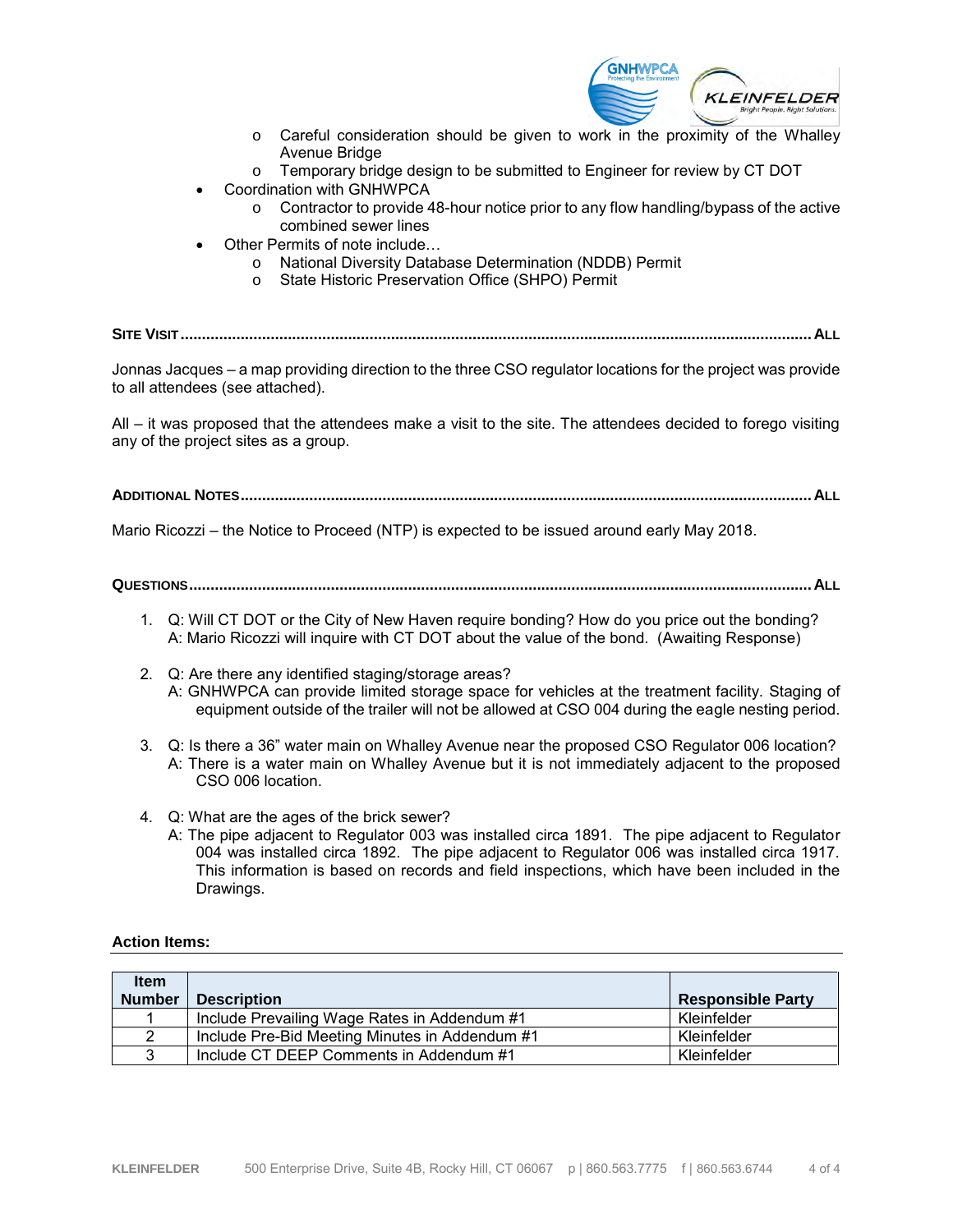# Google Maps

## 260 East St, New Haven, CT 06511 to 769 Whalley Drive 5.6 miles, 17 min Ave, New Haven, CT 06515

West River CSO Improvement Project Site Visit - GNHWPCA Office to Work Sites



## 260 East St

New Haven, CT 06511

| 1. | Head south on East St toward Ives PI                   |                             |
|----|--------------------------------------------------------|-----------------------------|
| 2. | Continue onto Long Wharf Dr                            | 0.5 <sub>mi</sub>           |
| З. | Turn right onto Canal Dock Rd                          | 0.3 <sub>mi</sub>           |
|    | 4. Turn left at the 1st cross street onto Sargent Dr   | 423 ft<br>0.6 <sub>mi</sub> |
|    | 5. Turn left onto the Interstate 95 S ramp to N.Y.City | 0.3 <sub>mi</sub>           |
| 6. | Merge onto I-95 S                                      | 0.3 <sub>mi</sub>           |
| 7. | Take exit 44 for CT-10 toward Boulevard                | $0.1$ mi                    |
| 8. | Turn right onto CT-10 N/Ella T Grasso Blvd             | $1.2 \text{ mi}$            |
|    | Arrive at CSO 003 (Orange Ave & Ella Grasso Blvd)      |                             |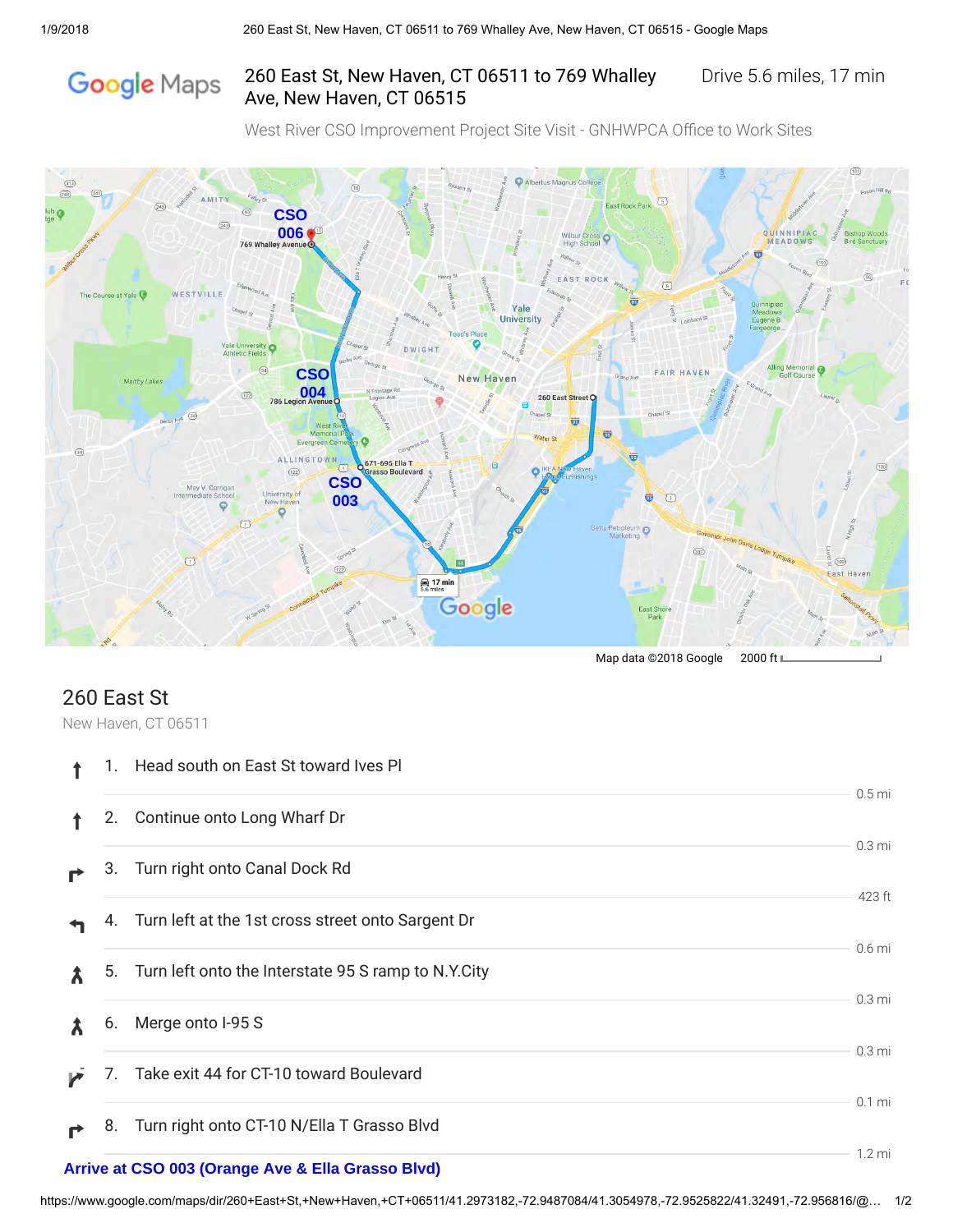10 min (3.4 mi)

## 671-695 Ella T Grasso Blvd

New Haven, CT 06519

|                | ↑ 9. Head northwest on Ella T Grasso Blvd toward Columbus Ave |                    |
|----------------|---------------------------------------------------------------|--------------------|
|                | Arrive at CSO 004 (Legion Ave & Ella Grasso Blvd)             | $06 \,\mathrm{mi}$ |
| 2 min (0.6 mi) |                                                               |                    |

## 786 Legion Ave

New Haven, CT 06519

| $0.6$ mi<br>Arrive at CSO 006 (Whalley Ave & Fitch St) |                                                           |                 |  |  |
|--------------------------------------------------------|-----------------------------------------------------------|-----------------|--|--|
|                                                        | $\leftrightarrow$ 11. Turn left onto Whalley Ave          |                 |  |  |
|                                                        | 10. Head north on Ella T Grasso Blvd toward N Frontage Rd | $10 \text{ mi}$ |  |  |

6 min (1.5 mi)

## 769 Whalley Ave

New Haven, CT 06515

These directions are for planning purposes only. You may find that construction projects, traffic, weather, or other events may cause conditions to differ from the map results, and you should plan your route accordingly. You must obey all signs or notices regarding your route.